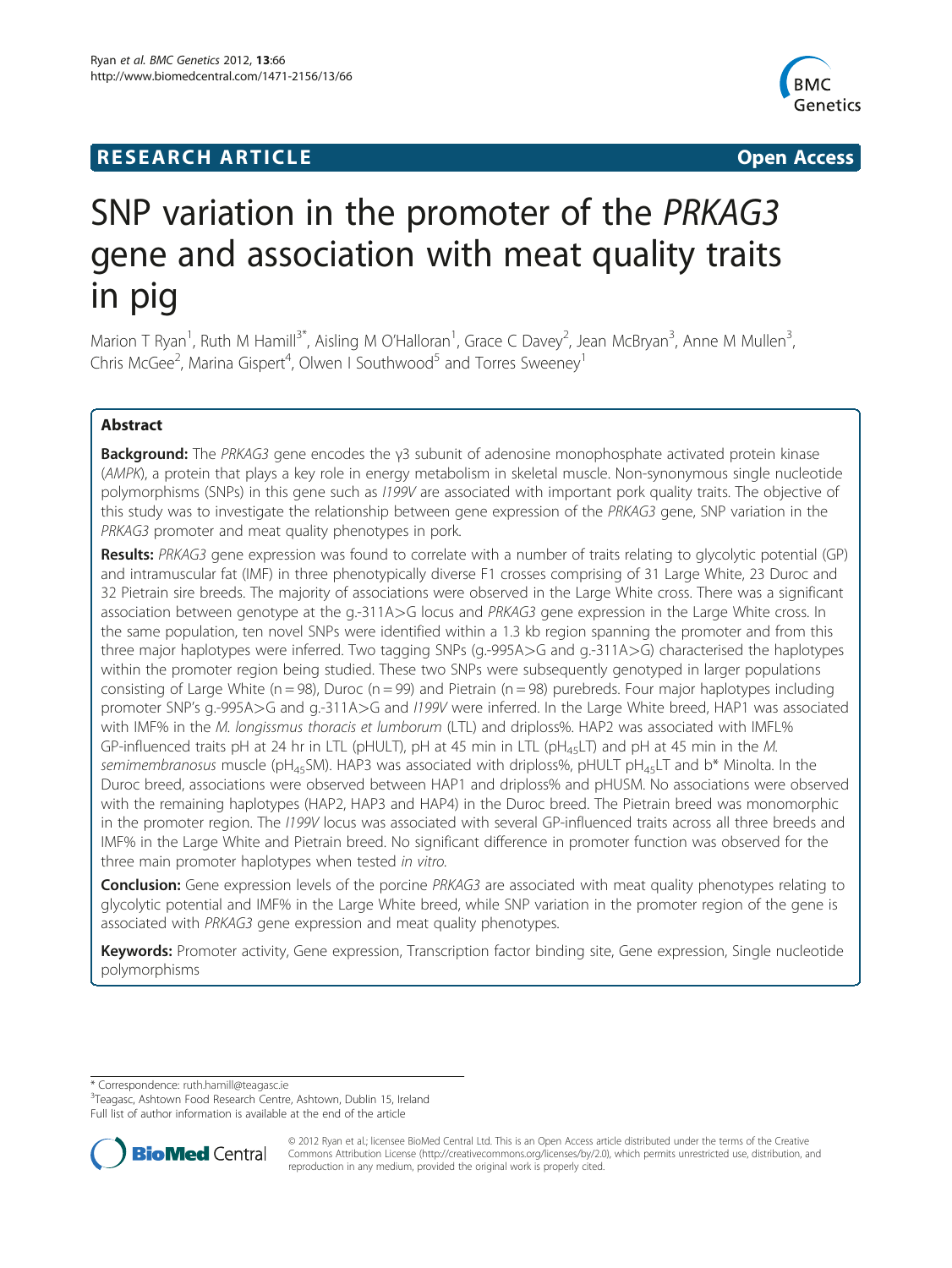## Background

Adenosine monophosphate activated protein kinase (AMPK) is a heterodimeric serine/threonine protein kinase. This enzyme is a metabolic master regulator of several intracellular pathways, including cellular uptake of glucose, glycogen synthesis and β-oxidation of fatty acids, controlling metabolism through transcription and direct effects on metabolic enzymes [[1-3\]](#page-14-0). AMPK is composed of a catalytic α-subunit and two regulatory non-catalytic β- and γ- subunits. A specific isoform of the regulatory γ subunit of  $AMPK$  ( $AMPK$  γ3) has a role in the metabolic plasticity of fast-glycolytic muscle [\[4](#page-14-0)]. The AMPK <sup>γ</sup>3 isoform is encoded by the highly conserved PRKAG3 gene and is primarily expressed in white (fast-twitch, type IIb) skeletal muscle fibers [[5,6\]](#page-14-0). Gain of function mutations in the PRKAG3 gene have been correlated with increased glycogen content in skeletal muscle in pig [\[7,8](#page-14-0)], mice [[9](#page-14-0)] and humans [[10](#page-14-0)]. The metabolic consequences of these mutations extend beyond glycogen metabolism however, and can also influence other characteristics of the muscle, including mitochondrial biogenesis [\[11\]](#page-14-0), fatty acid uptake [[10](#page-14-0),[12](#page-15-0)] oxidative capacity [\[12](#page-15-0)] and differential responses to exercise [[8\]](#page-14-0).

Five non-synonymous substitutions (T30N, G52S, L53P, I199V and R200Q) have been reported in the porcine PRKAG3 gene [\[7](#page-14-0)[,13,14](#page-15-0)]. The effects of I199V and R200Q are the most widely studied. Both mutations are located in a highly conserved region of the cystathionine β- synthase domain [\[13\]](#page-15-0) which is believed to act as a sensor of cellular energy status [\[15\]](#page-15-0). The R200Q polymorphism has been linked to a 70% increase in glycogen content in the skeletal muscle of Hampshire pigs. The resultant alteration in GP affects meat quality traits including water holding capacity (drip loss%) and pH, as well as processing yields [\[13](#page-15-0)], but the SNP has largely been eliminated from breeding populations [\[16\]](#page-15-0). The adjacent polymorphism I199V [\[7](#page-14-0)] has also been associated with glycolytic traits including water holding capacity [[17\]](#page-15-0) and pH [[18](#page-15-0)]. The minor I allele is widely reported to have positive effect on pH and water holding capacity in diverse pig breed populations [\[7](#page-14-0),[17-19\]](#page-15-0). The physiological functions of PRKAG3 contribute to a wider range of pork quality characteristics including colour [[18,20,21\]](#page-15-0), carcass composition [\[22](#page-15-0),[23\]](#page-15-0), seasoning losses [[24](#page-15-0)] and IMF% [[25,26\]](#page-15-0).

Preliminary data from our group has suggested that the PRKAG3 gene is differentially expressed in LTL muscle of pigs displaying extremes in the distribution of drip loss% values in a Large White population [\[27](#page-15-0)]. Hence, our first objective was to test for an association between PRKAG3 gene expression and pigmeat quality phenotypes, with a focus on GP-influenced traits and IMF%. This was performed in 3 sire breeds (Large White, Duroc and Pietrain) that are divergent in their muscle and meat quality characteristics [[28\]](#page-15-0). Alterations in gene expression can be caused by genetic variation in the regulatory regions of the gene [[29](#page-15-0)-[31\]](#page-15-0). Hence, the second objective was to identify novel genetic variation in the PRKAG3 gene promoter region. The final objective was to examine if the identified allelic variants differed in promoter function by: a) testing for association between novel SNPs/haplotypes and gene expression and pork quality traits, and b) investigating how haplotype variation affects putative transcription factor binding sites in silico and promoter function in vitro.

#### **Results**

## Relationship between PRKAG3 expression and pork quality phenotypes

A number of correlations were identified between PRKAG3 [GenBank; NM\_214077.1] expression levels in the LTL muscle and meat quality phenotypes which are known to be influenced by glycolytic potential in the muscle (termed GP-influenced traits) in the F1 crossbred pig populations (Table 1). The Large White population displayed the greatest number of significant correlations, with a smaller number of correlations observed in the Duroc cross breed, while none were observed in the Pietrain cross breed. In the Large White cross breed a number of traits were positively correlated with PRKAG3 gene expression including water holding capacity measures driploss% and cookloss%. ECULT and colour Minolta L\* were also positively correlated with PRKAG3 gene expression while pHULT was negatively correlated. A smaller number of correlations with GP- influenced

Table 1 Pearson correlation  $(r<sup>2</sup>)$  between PRKAG3 gene expression and phenotypic measurements in 3 crossbred pig population: Large White, Duroc and Pietrain-sired F1 female offspring with a common Large White x Landrace background

| <b>Trait category</b>          | <b>Trait</b>             | Large white X Duroc X Pietrain X |          |          |
|--------------------------------|--------------------------|----------------------------------|----------|----------|
|                                |                          | $n = 30$                         | $n = 23$ | $n = 31$ |
| Glycolytic Potential Driploss% |                          | $0.562***$                       | $-0.167$ | 0.278    |
|                                | Cookloss% D1             | $0.503***$                       | 0.241    | 0.002    |
|                                | Cookloss% D7             | $0.354*$                         | $-0.015$ | 0.074    |
|                                | pHULT                    | $-0.504***$                      | $-0.44*$ | $-0.312$ |
|                                | <b>FCULT</b>             | $0.383*$                         | $-0.396$ | 0.241    |
|                                | Colour L* LT D1 0.540*** |                                  | 0.363    | 0.232    |
|                                | Colour L* LT D3 0.436**  |                                  | 0.210    | 0.149    |
|                                | Colour   *   T D7 0.362* |                                  | $0.42*$  | 0.199    |
| Intra Muscular Fat             | IMF%                     | $0.438**$                        | $-0.246$ | 0.130    |

Significance denoted by  $* = <0.05$ ,  $** = <0.01$ ,  $*** = <0.005$ .

Associations significant at the Bonferroni-adjusted alpha are underlined. Bonferroni-adjusted alpha levels were as follows for single SNP association analysis: Large White =0.015, Duroc =0.014, Pietrain =0.013.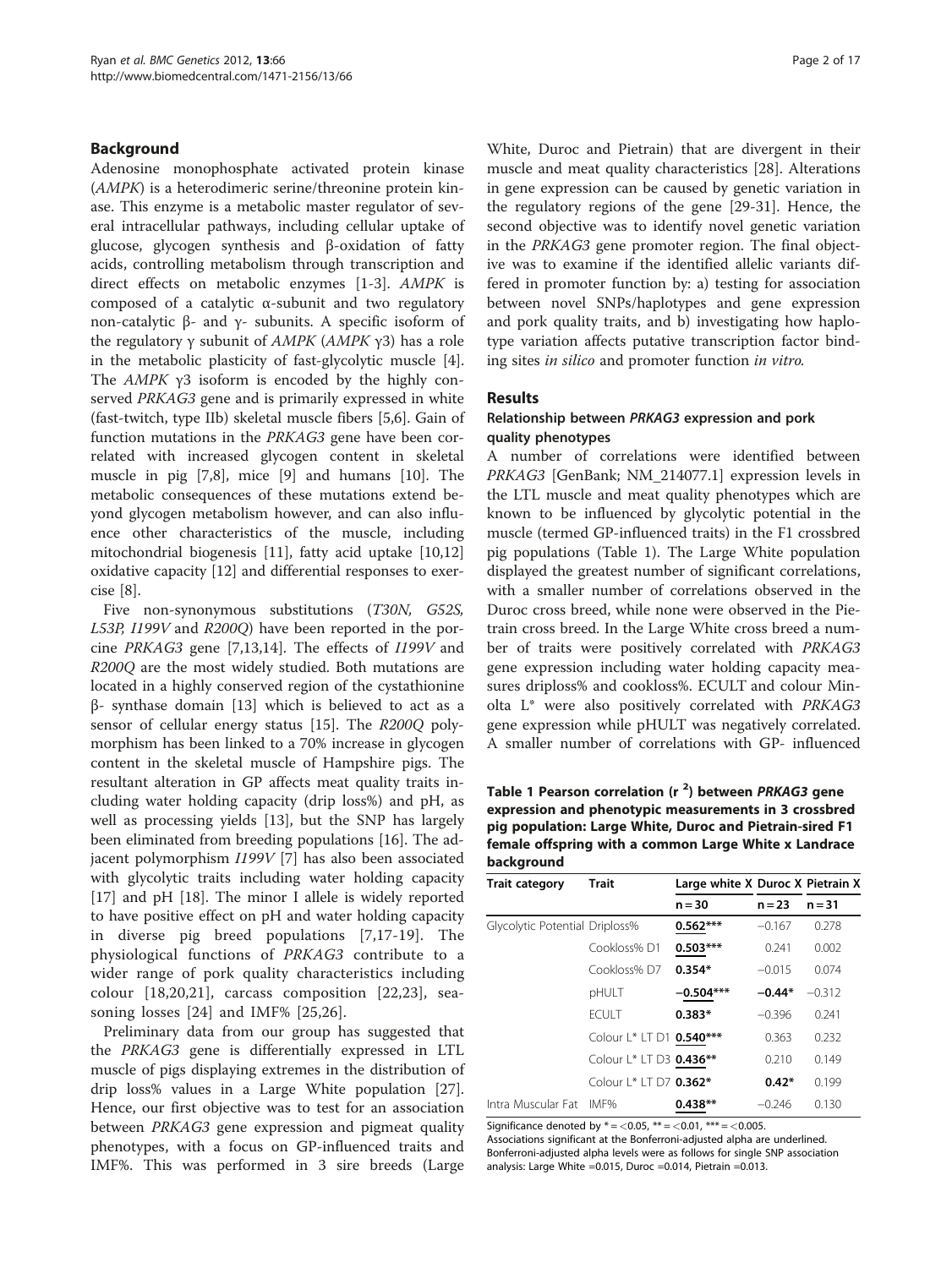traits were evident in the Duroc cross breed including pHULT (negative) and Minolta L\* on Day 7 (positive). IMF % was also positively correlated with PRKAG3 gene expression in the Large White cross breed.

#### SNP Discovery and identification of tagging SNPs

Sequencing of the 1322 bp upstream region revealed 10 novel SNPs (Figure 1) in the crossbred population. Minor Allele Frequencies (MAF) in the F1 population were variable for each cross breed and are outlined in Table 2. Two haplotype blocks were identified in the promoter region in these F1 populations; comprising 4 SNPS in each (Figure [2\)](#page-3-0). Linkage disequilibrium was not significant between any of the SNPs in the promoter region and the non-synonymous SNP I199V in the coding region in the crossbred populations (Figure [2](#page-3-0)).

The three major haplotypes were identified in the promoter region; AGACAGCA, GAGTGAGG and GAGTAGGG which accounted for 80% of the total variation in the Large White, 90% in the Pietrain and 93% in Duroc (Table [3\)](#page-3-0). Genotypes at the g.-995A>G and g.-311A>G loci permitted resolution of these three major promoter haplotypes in all three F1 populations.

Genotypes were tested for association with PRKAG3 gene expression. A significant association  $(P = 0.03)$  was observed between genotype at the g.-311A>G position and PRKAG3 gene expression in the Large White breed. AA genotypes displayed the lowest gene expression (Mean =  $0.31$ ,  $\pm$  0.03), heterozygotes intermediate (Mean = 0.43,  $\pm$  0.04) and GG the highest (Mean = 0.51,  $\pm$  0.06). No

Table 2 Novel SNPS in the promoter region, and \* I199V non synonymous SNP (previously published), including positions relative to transcription start site, base pair change and minor allele frequency in 3 crossbred pig populations: Large White, Duroc and Pietrain-sired F1 female offspring with a common Large White x Landrace background

| SNP $1>2$     | <b>NCBI SNP</b>     | <b>SNP</b>                     | Allele frequency                             |            |            |  |  |  |
|---------------|---------------------|--------------------------------|----------------------------------------------|------------|------------|--|--|--|
|               | submission<br>#     | position<br>relative<br>to TSS | Large white X Duroc X Pietrain X<br>$n = 30$ | $n = 23$   | $n = 32$   |  |  |  |
|               | g.-995A>G 472333124 | $-995$                         | $0.45$ (G)                                   | 0.28(G)    | $0.23$ (G) |  |  |  |
| q.-968G>A     | 472333125           | $-968$                         | 0.48(A)                                      | 0.28(A)    | 0.23(A)    |  |  |  |
| g.-671A>G     | 472333126           | $-671$                         | 0.48(G)                                      | 0.28(G)    | $0.23$ (G) |  |  |  |
| q.-583C>T     | 472333127           | $-583$                         | $0.48$ (T)                                   | $0.28$ (T) | $0.23$ (T) |  |  |  |
| g.-480C>T     | 472333128           | $-480$                         | $0.05$ (T)                                   | $0.05$ (T) | $0.00$ (T) |  |  |  |
| q.-461C>T     | 472333129           | $-461$                         | $0.00$ (T)                                   | $0.17$ (T) | $0.00$ (T) |  |  |  |
| $q.-311A > G$ | 472333130           | $-311$                         | 0.36(G)                                      | $0.07$ (G) | 0.11(G)    |  |  |  |
| q.-221G>A     | 472333131           | $-221$                         | 0.37(A)                                      | 0.07(A)    | 0.11(A)    |  |  |  |
| g.-158C>G     | 472333132           | $-158$                         | $0.42$ (C)                                   | 0.30(G)    | 0.27(G)    |  |  |  |
| g.-58A>G      | 472333133           | $-58$                          | 0.43(A)                                      | 0.30(G)    | 0.27(G)    |  |  |  |
| 1199V         |                     | 2774                           | 0.34                                         | 0.17       | 0.42       |  |  |  |

association between the g.-995A>G SNP and gene expression was observed in any cross breed.

## Genotyping of tagging SNP's in larger purebred populations

Genotypes were obtained for 2 SNPs in the promoter region (g.-995A $>$ G and g.-311A $>$ G) and the previously

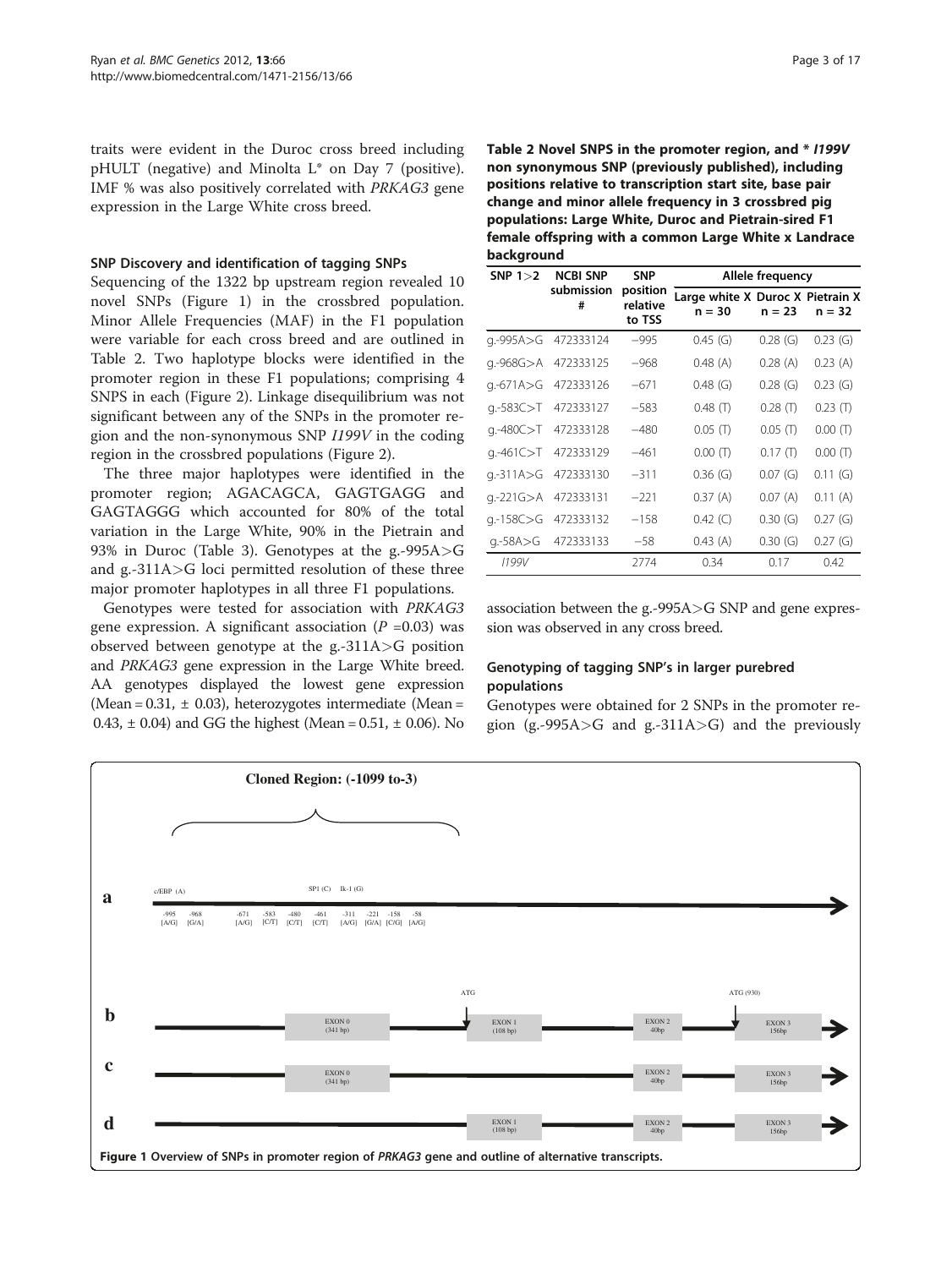<span id="page-3-0"></span>

reported non-synonymous SNP I199V in three purebred populations. SNPs g.-995A $>$ G and g.-311A $>$ G in the promoter region were polymorphic in the Large White (Minor Allele Frequency (MAF): 0.25 and 0.24 respectively) and Duroc (MAF: 0.49 and 0.29 respectively) breeds. Pietrain animals were almost completely monomorphic for both these SNPs (MAF, 0.051 and 0.053, respectively). All breeds were polymorphic at the I199V locus. Linkage disequilibria plots showed no significant linkage disequilibrium between the two tagging SNPs in the promoter region and the I199V SNP in either the crossbred (Figure 2) or purebred (Figures [3](#page-4-0) & [4\)](#page-4-0) populations. Genotype frequencies were in agreement with Hardy Weinberg equilibrium.

Table 3 Promoter haplotype frequencies for pure bred populations: Large White (n = 98), Duroc (n = 99) and Pietrain  $(n = 98)$ 

| Promoter        | Haplotype frequency       |                            |                        |
|-----------------|---------------------------|----------------------------|------------------------|
| haplotype       | Large white<br>$(n = 98)$ | <b>Duroc</b><br>$(n = 99)$ | Pietrain<br>$(n = 98)$ |
| <b>AGACAGCA</b> | 0.750                     | 0.495                      | 0.995                  |
| GAGTGAGG        | 0.240                     | 0.296                      | 0.005                  |
| GAGTAGGG        | 0.010                     | 0.209                      | 0.000                  |

#### I199V and associations with GP traits and IMF%

SNP I199V was associated with a number of GPinfluenced traits in all three pure breeds (Table [4](#page-5-0)). The association with driploss% was observed in all breeds, where the II genotype had the lowest driploss% and the VV genotype had the highest driploss%. The effect was additive in all breeds, a 47%, 54% and 31% decrease in driploss% was observed from VV to II, in Large White, Duroc and Pietrain breeds respectively. In the Duroc breed, there was a small but significant additive association with ultimate pH at 24 hr in the M. semimembranosus muscle (pHUSM), with the II genotype having the highest and VV the lowest pH values. In the Pietrain breed, there were associations with electrical conductivity in the SM muscle (ECUSM), again the effect was additive with a 22% reduction in conductivity from VV to II. Minolta a\* was associated with I199V in this breed, the heterozygote AG genotype had a lower colour score (~26%) compared to both homozygotes.

SNP I199V was associated with IMF% in the LTL muscle in both Large White and Pietrain breeds. The II genotype had the highest IMF% and VV the lowest in both breeds. The effect was additive, with a 37% and 29.4% decrease in IMF% from the II to VV genotype, in Large White and Pietrain, respectively.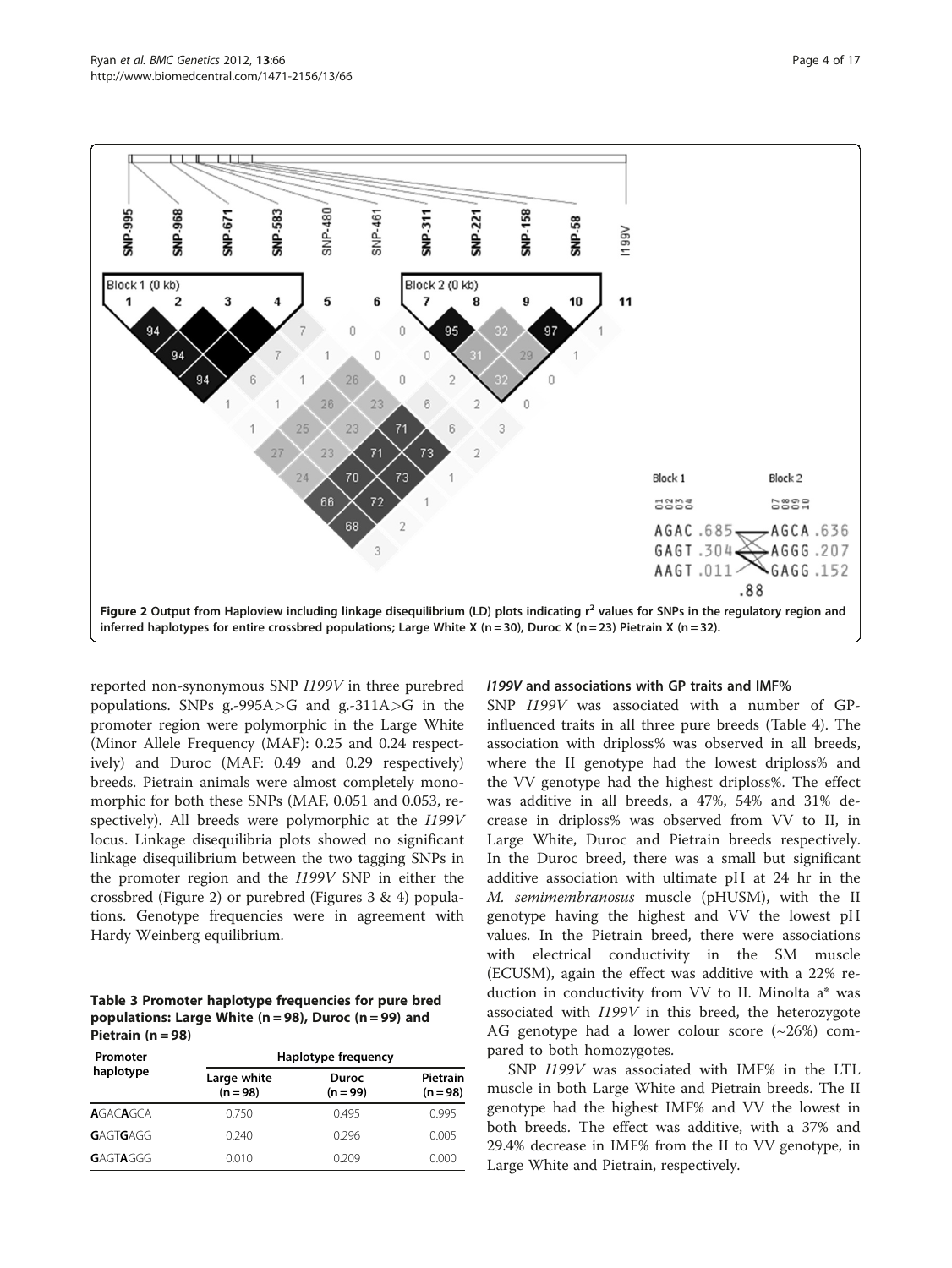<span id="page-4-0"></span>

## SNP g.-995A>G

The major allele (A) was fixed in the Pietrain breed. Association analysis of g.-995A>G and meat quality traits in Large White and Duroc breeds are presented in Table [5](#page-6-0). In the Large White breed this SNP was associated with a range of GP-influenced traits. AA animals had a 34.5% decrease in driploss% relative to the alternative homozygote (GG) genotype, with the AG genotype driploss% values intermediate. Samples with alternative AA/GG genotypes thus differed by more than 1.2% in total driploss%. Similarly AA genotype animals had higher pHULT, pH<sub>45</sub>LT, lower ECULT, and a tendency for lower Minolta L\* and b\* values. No significant associations were observed in the Duroc population.

## SNPg.-311A>G

There was almost complete linkage observed between g.-995A>G and g.-311A>G in the purebred Large White breed population (Figure 3) and to a lesser degree in the purebred Duroc population (Figure 4). All significant associations with g.-311A>G were observed in the Large White breed and mirror those reported for g.-995A>G.

## Association analysis between PRKAG3 haplotypes for promoter SNPS and I199V and pork quality

Four major haplotypes comprising SNP g.-995A>G, SNPg.-311A>G and I199V were inferred by the Arlequin software [\[32\]](#page-15-0). Associations for all haplotypes and estimated least square means for meat traits per haplotype copy are outlined for the Large White and Duroc Breeds in Tables [6](#page-7-0) and [7](#page-8-0) respectively. HAP2 was the most frequent haplotype in the Large White breed: (Freq: 0.47). All haplotypes were relatively evenly represented in the Duroc breed HAP1 (Freq: 0..19), HAP 2 (Freq: 0.28), HAP 3 (Freq: 0.28) and HAP4 (Freq: 0.21). As the promoter SNPs were fixed in the Pietrain breed, haplotype association analysis was not performed for this breed.

HAP1 was associated with IMF% in the LTL muscle and driploss% in the Large White breed. In the Duroc breed, HAP1 was associated with driploss% and pHUSM. In both breeds, two copies of this haplotype had the most favourable effects on the associated phenotypes.

HAP2 was associated with IMF% in the LTL muscle, pHULT,  $pH_{45}LT$  and  $pH_{45}SM$  in the Large White breed.

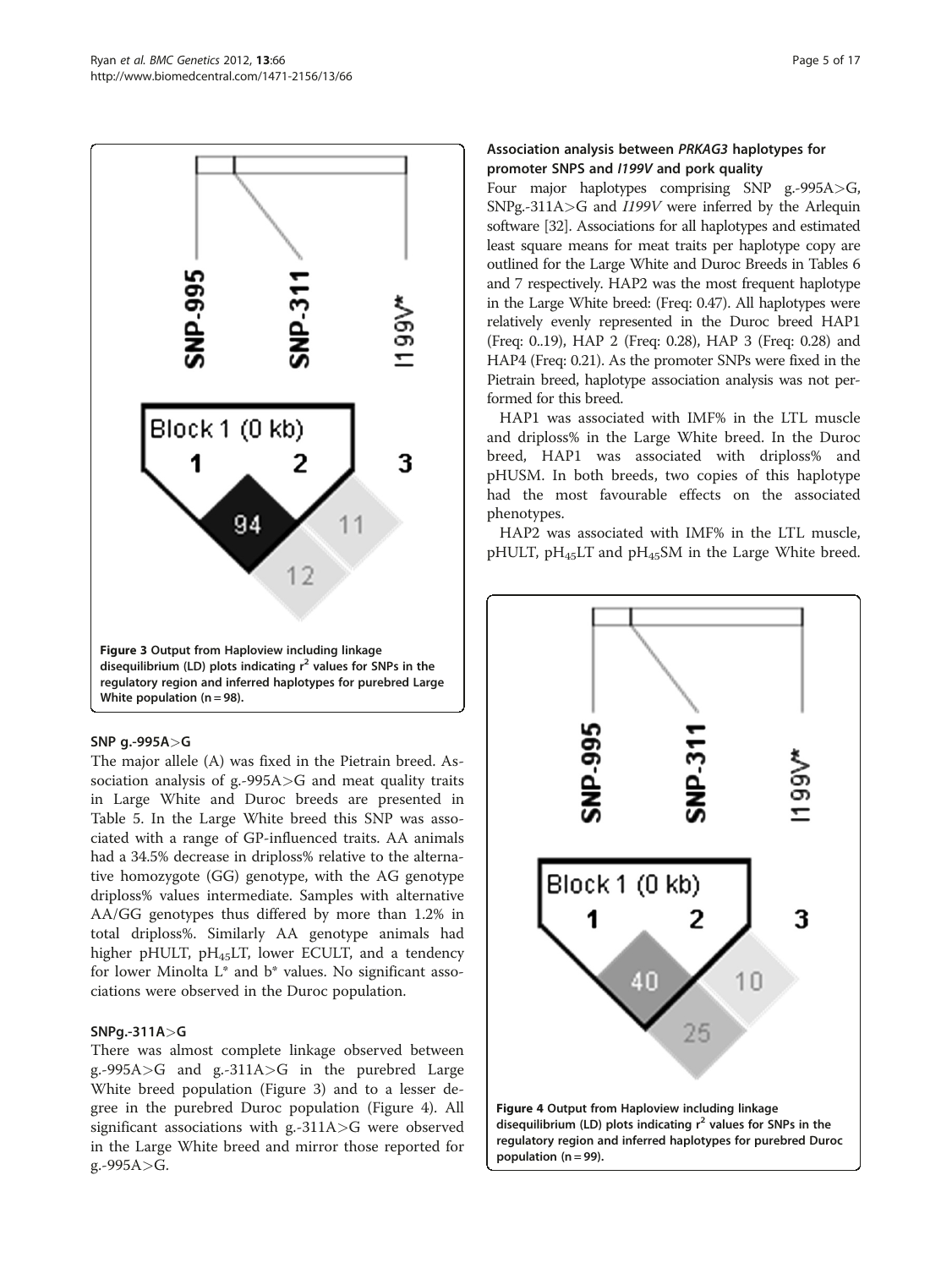| <b>Trait</b>             | Large white |            |                           |            | <b>Duroc</b> |                    |                                                                                                                            |            | Pietrain |            |            |              |
|--------------------------|-------------|------------|---------------------------|------------|--------------|--------------------|----------------------------------------------------------------------------------------------------------------------------|------------|----------|------------|------------|--------------|
|                          | p-value     | Ш          | IV                        | ۷V         | p-value      | Ш                  | IV                                                                                                                         | VV         | p-value  | Ш          | IV         | <b>VV</b>    |
| <b>Glycolytic traits</b> |             | $n = 6$    | $n = 41$                  | $n = 51$   |              | $n = 4$            | $n = 30$                                                                                                                   | $n = 64$   |          | $n = 30$   | $n = 45$   | $n = 21$     |
| Driploss%                | 0.016       | 1.66(0.49) | 2.66(0.18)                | 3.09(0.15) | 0.039        | 1.21(0.54)         | 2.26(0.20)                                                                                                                 | 2.58(0.13) | 0.016    | 2.46(0.2)  | 2.90(0.19) | 3.57(0.30)   |
| pHULT                    | 0.656       |            | 5.67 (0.05) 5.63 (0.01)   | 5.63(0.02) |              |                    | $0.164$ 5.67 (0.07) 5.66 (0.02)                                                                                            | 5.63(0.01) | 0.459    | 5.66(0.02) | 5.65(0.02) | 5.61(0.03)   |
| pHUSM                    | 0.591       |            | 5.57 (0.04) 5.55 (0.02)   | 5.53(0.01) |              |                    | <b>0.015</b> 5.65 (0.04) 5.54 (0.02)                                                                                       | 5.53(0.01) | 0.165    | 5.58(0.02) | 5.55(0.06) | 5.52 (0.02)  |
| $pH_{45}LT$              | 0.216       |            | $6.68(0.03)$ $6.56(0.03)$ | 6.60(0.10) |              |                    | $0.491$ 6.44 (0.11) 6.56 (0.04)                                                                                            | 6.57(0.03) | 0.053    | 6.52(0.02) | 6.60(0.02) | 6.51(0.04)   |
| $pH_{45}SM$              | 0.420       |            | $6.60(0.03)$ $6.50(0.03)$ | 6.55(0.09) | 0.717        |                    | 5.67 (0.05) 5.67 (0.02)                                                                                                    | 5.63(0.01) | 0.333    | 6.41(0.04) | 6.45(0.04) | 6.34(0.06)   |
| <b>ECULT</b>             | 0.605       |            | 2.81 (0.32) 3.10 (0.12)   | 3.15(0.10) |              |                    | $0.096$ 2.60 $(0.44)$ 3.47 $(0.16)$                                                                                        | 3.13(0.10) | 0.072    | 3.28(0.12) | 3.12(0.10) | 3.60(0.16)   |
| <b>ECUSM</b>             | 0.212       |            | 4.75 (0.53) 3.78 (0.20)   | 4.05(0.17) |              |                    | $0.745$ 4.19 (0.41) 3.89 (0.15)                                                                                            | 4.00(0.10) | 0.019    | 4.08(0.25) | 4.23(0.20) | 5.23(0.32)   |
|                          |             |            |                           |            |              | Colour             |                                                                                                                            |            |          |            |            |              |
| $  *$                    |             |            |                           |            |              |                    | 0.842 47.10 (1.49) 46.20 (0.57) 46.54 (0.48) 0.300 44.25 (1.49) 45.72 (0.53) 46.38 (0.35) 0.0004 45.90 (0.65) 47.40 (0.53) |            |          |            |            | 46.00 (0.85) |
| $h^*$                    | 0.978       |            | 3.57 (0.68) 3.70 (0.26)   | 3.64(0.22) |              |                    | $0.123$ 2.94 $(0.69)$ 3.07 $(0.24)$                                                                                        | 3.69(0.16) | 0.167    | 3.81(0.19) | 2.80(0.25) | 3.68(0.25)   |
|                          |             |            |                           |            |              | <b>Fatty Acids</b> |                                                                                                                            |            |          |            |            |              |
| IMF% LT                  | 0.035       |            | 1.48 (0.20) 1.04 (0.08)   | 0.93(0.07) | 0.086        |                    | $1.87(0.31)$ $2.03(0.11)$                                                                                                  | 1.71(0.07) | 0.002    | 1.43(0.07) | 1.20(0.06) | 1.01(0.09)   |
| IMF% SM                  | 0.316       |            | $1.13(0.06)$ $1.25(0.07)$ | 1.36(0.19) |              |                    | $0.858$ 2.14 $(0.38)$ 2.22 $(0.14)$                                                                                        | 2.12(0.09) | 0.356    | 1.56(0.08) | 1.46(0.07) | 1.37(0.10)   |

<span id="page-5-0"></span>Table 4 Estimated least squares means for meat quality traits in relation to I199V locus in 3 purebred Large White and Duroc and Pietrain animals

P-values significantly different at the nominal level are in bold. Associations significant at the Bonferroni-adjusted alpha are underlined. Bonferroni-adjusted alpha levels were as follows for single SNP association analysis: Large White =0.0083, Duroc =0.0083, Pietrain =0.0089.

IMF Intramuscular Fat, LT M. Longissimus thoracis et lumborum muscle, SM M. semimembranosus muscle, n number of genotypes.

The presence of two copies of this haplotype had the most favourable effect on these associated traits. No associations were observed for HAP2 in the Duroc breed.

HAP3 was associated with driploss%, pHULT,  $pH_{45}LT$ and b\*Minolta in the Large White breed. The presence of two copies of this haplotype had the least favourable effect on these traits. No associations were observed for HAP3 in the Duroc breed.

HAP4 was present at too low a frequency (Freq: 0.01) in the Large White breed for subsequent analysis. No associations were observed for HAP4 in the Duroc breed.

## In-silico analysis of SNPs in relation to transcription factor binding sites in the promoter region

In-silico analysis of the SNP loci using five transcription factor binding site (TFBS) prediction tools (TFSEARCH, TESS, MatInspector, Match™ and ALIBABA2) is presented in Table [8](#page-9-0). A CCAAT/enhancer binding protein site, encompassing the g.-995A>G site, was altered to a GATA binding site on substitution to the minor allele. This change was identified using all five tools.

#### Promoter assay

The three major promoter haplotypes outlined in (Table [3\)](#page-3-0) used in the in vitro promoter assay accounted for approximately 90% of the variation within the three breeds. Although no significant difference  $(P = 0.45)$  was observed between the haplotypes, transcriptional activity

was established in the region cloned when tested in vitro in pre-adipocytes (Figure [5\)](#page-10-0).

#### **Discussion**

In this study, PRKAG3 gene expression levels in porcine LTL muscle were correlated with a number of meat quality phenotypes including GP-influenced traits and IMF%. As SNPs in the regulatory region of a gene can influence the transcription rate [\[33](#page-15-0)], we explored the hypothesis that SNPs/inferred haplotypes in the PRKAG3 promoter would be associated with pork quality. This hypothesis was further validated by identifying an association between g.-311A $>$ G and PRKAG3 gene expression and by the significant associations identified between g.-995A>G, g.-311A>G and quality traits pHULT,  $pH_{45}LT$ , ECULT, driploss% and Minolta L\* in the Large White pure bred population. The associations with nonsynonymous SNP I199V in this study served to validate the studied phenotypic model and provided a useful comparator with which to view the novel promoter SNP associations. Inclusion of this much studied SNP also indicated that the study had sufficient statistical power to detect the influence of polymorphisms of moderate effect size. Ciobanu and colleagues highlighted the complexity of the phenotype/genotype relationship in the PRKAG3 gene, proposing the model of "one geneseveral polymorphisms-diverse phenotypes" when describing the phenotypic effects of the non-synonymous SNPs identified in the PRKAG3 gene [[7\]](#page-14-0). Our data supports this model as the novel promoter SNPs were not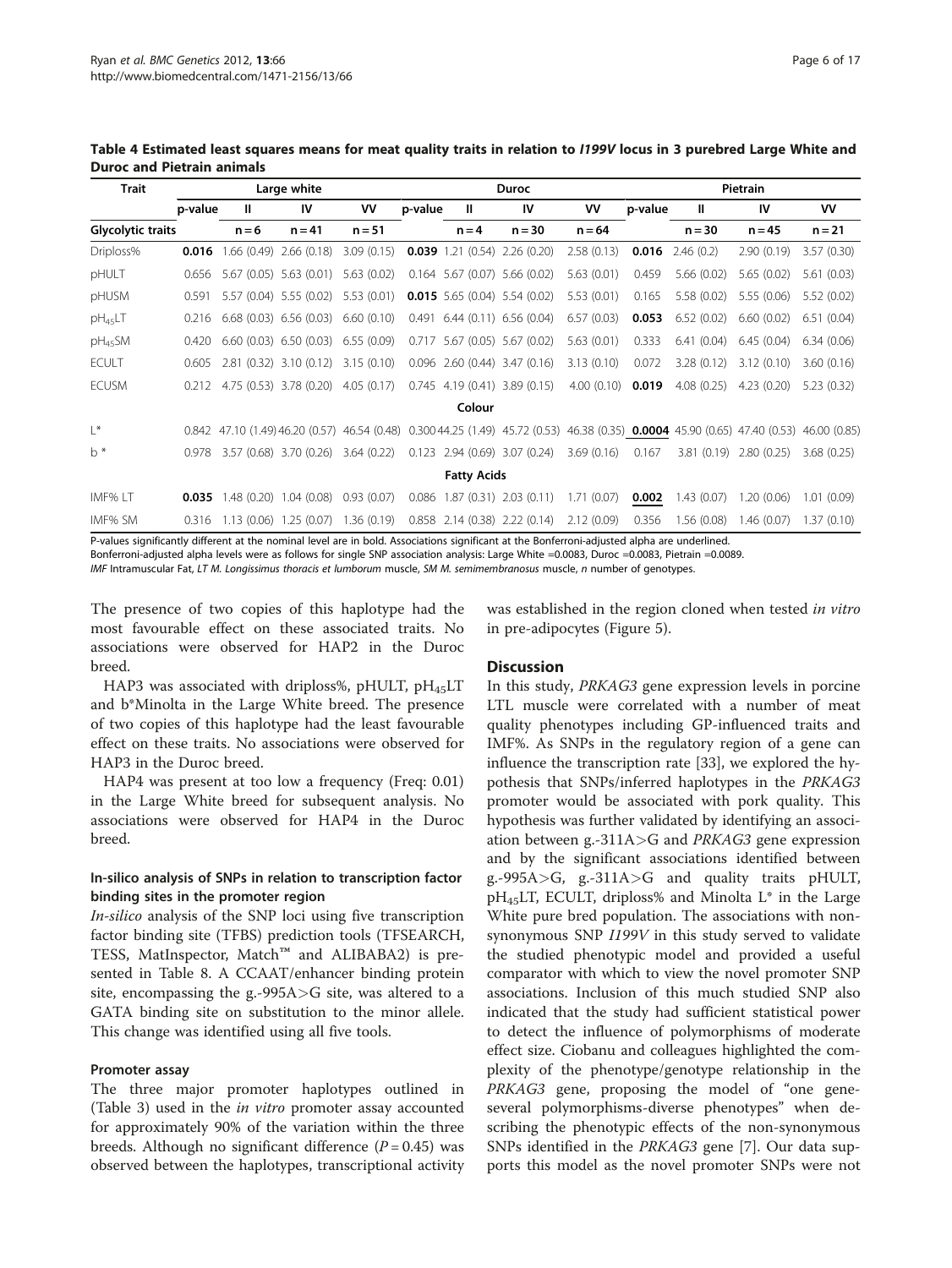| Trait                    |         | Large white                                  |                |                    |         |            | <b>Duroc</b>                           |                    |                           |                                        |                           |            |                               |            |                                        |                         |
|--------------------------|---------|----------------------------------------------|----------------|--------------------|---------|------------|----------------------------------------|--------------------|---------------------------|----------------------------------------|---------------------------|------------|-------------------------------|------------|----------------------------------------|-------------------------|
|                          |         | g.-995A>G Promoter region                    |                |                    |         |            | g.-311A>G Promoter region              |                    | g.-995A>G Promoter region |                                        |                           |            | g.-311A $>$ G Promoter region |            |                                        |                         |
|                          | p-value | АΑ                                           | AG             | GG                 | p-value | AA         | AG                                     | GG                 | p-value                   | AA                                     | AG                        | GG         | p-value                       | AA         | AG                                     | GG                      |
| <b>Glycolytic Traits</b> |         | $n = 55$                                     | $n = 37$       | $n = 6$            |         | $n = 56$   | $n = 37$                               | $n = 5$            |                           | $n = 20$                               | $n = 54$                  | $n = 22$   |                               | $n = 45$   | $n = 47$                               | $n = 5$                 |
| Driploss%                | 0.002   | 2.41(0.19)                                   | 3.22(0.18)     | 3.68(0.44)         | 0.009   | 2.46(0.16) | 3.22(0.18)                             | 3.46(0.51)         | 0.204                     | 2.08(0.27)                             | 2.46(0.15)                | 2.77(0.23) | 0.181                         | 2.38(0.16) | 2.37(0.15)                             | 3.29(0.47)              |
| pHULT                    | 0.0003  | 5.67(0.01)                                   | 5.59(0.02)     | 5.52 (0.04) 0.0002 |         | 5.67(0.01) | 5.60(0.02)                             | 5.43(0.05)         | 0.345                     | 5.67 (0.02)                            | 5.63(0.01)                | 5.63(0.02) | 0.172                         | 5.65(0.01) | 5.64(0.01)                             | 5.56(0.04)              |
| pHUSM                    | 0.637   | 5.55(0.01)                                   | 5.55(0.02)     | 5.51(0.04)         | 0.639   | 5.55(0.01) | 5.54 (0.02)                            | 5.50(0.05)         | 0.684                     |                                        | 5.55 (0.02) 5.53 (0.01)   | 5.54(0.02) | 0.710                         | 5.53(0.04) | 5.53(0.01)                             | 5.51(0.04)              |
| $pH_{45}LT$              | 0.038   | 6.60(0.03)                                   | 6.51<br>(0.03) | 6.51(0.08)         | 0.056   | 6.67(0.03) | 6.56(0.03)                             | 6.60(0.10)         | 0.767                     | 6.58(0.05)                             | 6.55(0.03)                | 6.59(0.05) | 0.827                         | 6.55(0.03) | 6.57(0.03)                             | 6.51(0.09)              |
| $pH_{45}SM$              | 0.139   | 6.6(0.03)                                    | 6.62(0.03)     | 6.51(0.03)         | 0.118   | 6.60(0.03) | 6.50(0.03)                             | 6.60(0.09)         | 0.684                     | 6.57(0.05)                             | 6.47(0.03)                | 6.51(0.05) | 0.811                         | 6.51(0.03) | 6.51(0.03)                             | 6.45(0.09)              |
| <b>ECULT</b>             | 0.029   | 2.93(0.10)                                   | 3.34(0.12)     | 3.47 (0.30) 0.109  |         | 2.97(0.10) | 3.27(0.11)                             | 3.55(0.34)         | 0.130                     |                                        | 3.20 (0.20) 3.38 (0.11)   | 2.93(0.19) | 0.890                         | 3.23(0.12) | 3.25(0.12)                             | 3.06(0.38)              |
| <b>ECUSM</b>             | 0.069   | 3.73(0.17)                                   | 4.17(0.20)     | 4.87 (0.50) 0.200  |         | 3.70(0.17) | 4.20(0.20)                             | 4.10(0.57)         | 0.310                     |                                        | $3.90(0.17)$ $3.83(0.10)$ | 4.13(0.16) | 0.454                         | 4.04(0.10) | 3.85(0.10)                             | 3.97(0.32)              |
|                          |         |                                              |                |                    |         |            |                                        | Colour             |                           |                                        |                           |            |                               |            |                                        |                         |
| $L^*$                    | 0.064   | 45.62 (0.47) 47.44 (0.55) 47.28 (1.40) 0.077 |                |                    |         |            | 45.65 (0.47) 47.31 (0.55) 47.88 (1.55) |                    | 0.785                     | 45.83 (0.68) 46.20 (0.39) 46.51 (0.64) |                           |            | 0.997                         |            | 46.09 (0.41) 46.13 (0.41) 46.16 (1.27) |                         |
| $h^*$                    | 0.052   | 3.27(0.22)                                   | 4.02(0.25)     | 4.52 (0.64) 0.023  |         | 3.26(0.21) | 3.99 (0.25)                            | 5.05 (0.70)        | 0.706                     |                                        | $3.30(0.32)$ $3.49(0.18)$ | 3.69(0.30) | 0.502                         | 3.42(0.19) |                                        | 3.44 (0.19) 4.15 (0.59) |
|                          |         |                                              |                |                    |         |            |                                        | <b>Fatty Acids</b> |                           |                                        |                           |            |                               |            |                                        |                         |
| IMF% LT                  | 0.467   | 0.95(0.07)                                   | 1.04(0.08)     | $1.19(0.20)$ 0.343 |         | 0.94(0.07) | 1.05 (0.08)                            | 1.25(0.22)         | 0.918                     |                                        | 1.86 (0.15) 1.79 (0.08)   | 1.82(0.14) | 0.538                         | 1.84(0.09) | 1.83(0.09)                             | 1.53(0.27)              |
| IMF% SM                  | 0.536   | 1.15(0.06)                                   | 1.24(0.07)     | 1.27 (0.17) 0.334  |         | 1.13(0.06) | 1.25(0.07)                             | 1.36(0.19)         | 0.689                     |                                        | $2.23(0.17)$ $2.09(0.10)$ | 2.21(0.16) | 0.869                         | 2.14(0.10) | 2.18(0.10)                             | 2.02(0.32)              |

<span id="page-6-0"></span>Table 5 Estimated least squares means for meat quality traits in relation to g.-995A>G and g.-311A>G SNP genotypes in purebred Large White and Duroc animals

P-values significantly different at the nominal level are in bold. Associations significant at the Bonferroni-adjusted alpha are underlined. Bonferroni-adjusted alpha levels were as follows for single SNP association analysis: Large White =0.0083, Duroc =0.0083.

IMF Intramuscular Fat, LT M. Longissimus thoracis et lumborum muscle, SM M. semimembranosus muscle, n number of genotypes.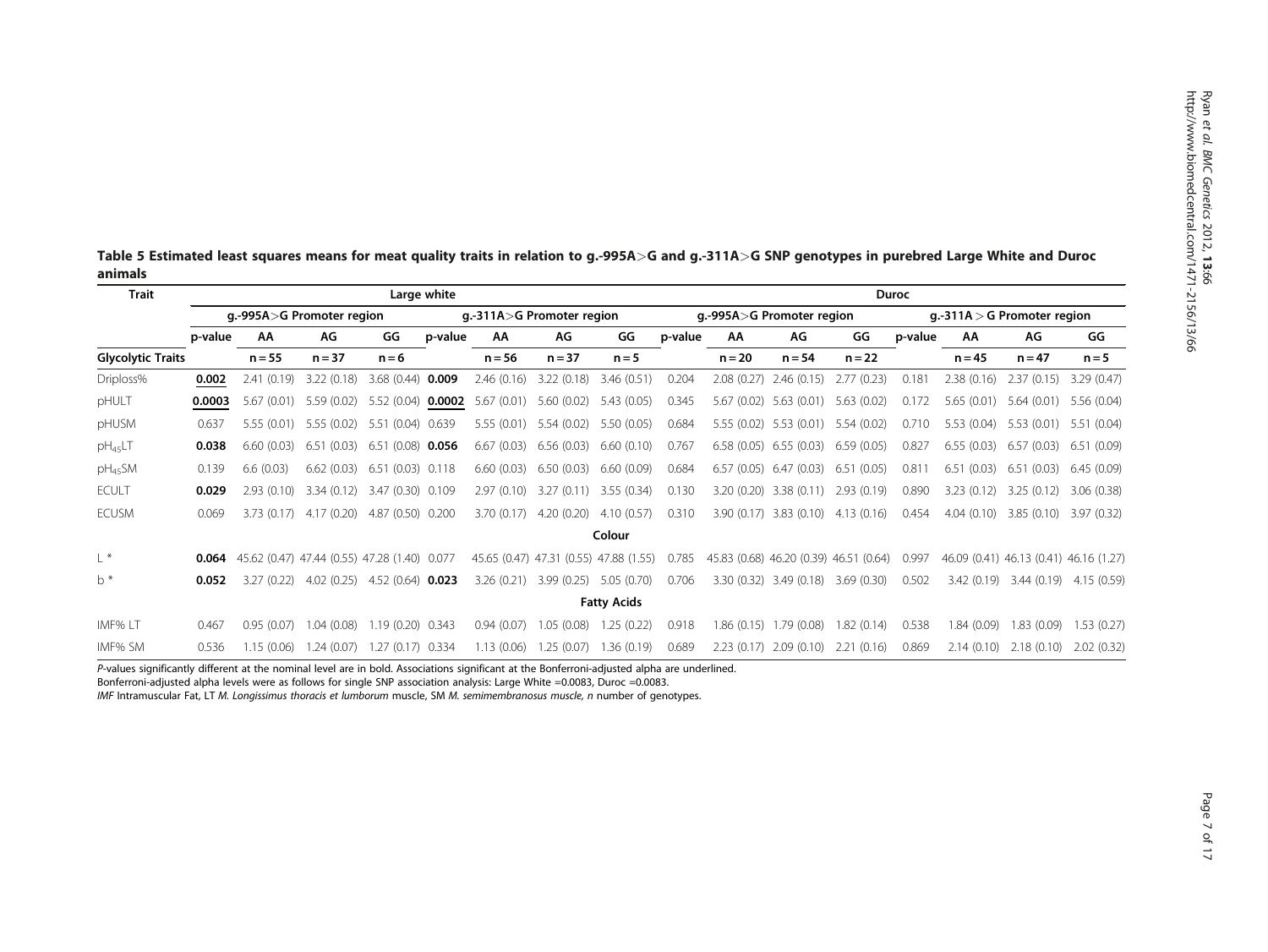| <b>HAP ID</b>           | <b>Traits</b> | $P$ - value |             | Estimated trait mean per haplotype copy |             |
|-------------------------|---------------|-------------|-------------|-----------------------------------------|-------------|
|                         |               |             | 0           | 1                                       | $\mathbf 2$ |
| HAP1 (AAI) (Freg: 0.27) | IMFL%         | 0.04        | 0.93(0.06)  | 1.04(0.08)                              | 1.48 (0.20) |
|                         | IMFS %        | 0.32        | 1.18(0.06)  | 1.17(0.07)                              | 1.46(0.18)  |
|                         | Driploss%     | 0.02        | 3.09(0.15)  | 2.66(0.18)                              | 1.66(0.51)  |
|                         | pHULT         | 0.66        | 5.63(0.02)  | 5.63 (0.02)                             | 5.67 (0.05) |
|                         | pHUSM         | 0.59        | 5.54 (0.01) | 5.55 (0.02)                             | 5.58 (0.04) |
|                         | $pH_{45}LT$   | 0.22        | 6.67(0.03)  | 6.58(0.04)                              | 6.59(0.09)  |
|                         | $pH_{45}SM$   | 0.42        | 6.59 (0.03) | 6.53(0.03)                              | 6.51(0.09)  |
|                         | ECULT         | 0.60        | 3.15(0.10)  | 3.14(0.12)                              | 2.81 (0.32) |
|                         | ECUSM         | 0.21        | 4.06 (0.17) | 3.78 (0.20)                             | 4.75 (0.53) |
|                         | L* Minolta    | 0.84        | 46.5 (0.48) | 46.2 (0.57)                             | 47.1 (1.49) |
|                         | b* Minolta    | 0.98        | 3.64(0.22)  | 3.70 (0.26)                             | 3.57 (0.69) |
| HAP2 (AAV) (Freq: 0.47) | IMFL%         | 0.01        | 1.16(0.09)  | 1.03(0.07)                              | 0.76(0.11)  |
|                         | IMFS %        | 0.25        | 1.27(0.08)  | 1.21(0.06)                              | 1.07(0.09)  |
|                         | Driploss%     | 0.59        | 2.84(0.22)  | 2.95 (0.18)                             | 2.64(0.24)  |
|                         | pHULT         | 0.03        | 5.60 (0.02) | 5.63 (0.02)                             | 5.68 (0.02) |
|                         | pHUSM         | 0.95        | 5.55(0.02)  | 5.55 (0.01)                             | 5.54 (0.02) |
|                         | $pH_{45}LT$   | 0.003       | 6.55(0.04)  | 6.61 (0.03)                             | 6.75(0.04)  |
|                         | $pH_{45}SM$   | 0.04        | 6.49(0.04)  | 6.56(0.03)                              | 6.64(0.04)  |
|                         | ECULT         | 0.23        | 3.22(0.14)  | 3.19(0.11)                              | 2.89(0.15)  |
|                         | <b>ECUSM</b>  | 0.13        | 4.29 (0.23) | 4.01(0.18)                              | 3.57 (0.25) |
|                         | L* Minolta    | 0.12        | 47.1 (0.65) | 46.6 (0.51)                             | 45.3 (0.70) |
|                         | b* Minolta    | 0.12        | 4.02 (0.29) | 3.72 (0.23)                             | 3.10 (0.32) |
| HAP3 (GGV) (Freq: 0.24) | IMFL%         | 0.34        | 0.94(0.07)  | 1.05(0.08)                              | 1.26(0.22)  |
|                         | IMFS %        | 0.33        | 1.13(0.06)  | 1.25(0.07)                              | 1.36(0.19)  |
|                         | Driploss%     | 0.01        | 2.46(0.16)  | 3.23(0.18)                              | 3.46(0.51)  |
|                         | pHULT         | 0.0002      | 5.67(0.01)  | 5.60 (0.02)                             | 5.49 (0.05) |
|                         | pHUSM         | 0.64        | 5.55(0.01)  | 5.54 (0.02)                             | 5.50 (0.04) |
|                         | $pH_{45}LT$   | 0.06        | 6.68(0.03)  | 6.56(0.03)                              | 6.59(0.09)  |
|                         | $pH_{45}SM$   | 0.12        | 6.60(0.03)  | 6.51(0.03)                              | 6.55(0.09)  |
|                         | <b>ECULT</b>  | 0.11        | 2.98(0.10)  | 3.27(0.12)                              | 3.56 (0.34) |
|                         | <b>ECUSM</b>  | 0.20        | 3.76(0.17)  | 4.27(0.19)                              | 4.13(0.56)  |
|                         | L* Minolta    | 0.08        | 45.6 (0.47) | 47.3 (0.55)                             | 47.9 (1.55) |
|                         | b* Minolta    | 0.02        | 3.26(0.21)  | 3.99 (0.25)                             | 5.05 (0.70) |

<span id="page-7-0"></span>Table 6 Estimated least square means for significant meat quality traits in relation to copy number of the most abundant porcine PRKAG3 gene haplotypes as inferred by Arlequin for the promoter SNPs g.-995A>G and SNPg.-311A>G and non-synonymous SNP  $1199V$  locus in the Large White breed (n = 98)

SNPs g.-995A>G, .-311A>G and I199V formed the haplotype groups.

P-values significantly different at the nominal level are in bold.

IMF Intramuscular Fat, LT M. Longissimus thoracis et lumborum muscle, SM M. semimembranosus muscle, n number of genotypes.

in significant linkage disequilibrium with the I199V locus, and exert different effects on phenotype which are independent from each other. This adds to the complexity of the phenotype/genotype relationship, and indicates that the additive effects of all these functionally distinct loci need to be considered in future studies on pork quality.

In this study, the associations which were observed between the I199V locus and a number of GP-influenced traits were in concordance with the wider literature in the breeds studied [[7,](#page-14-0)[13,17,19,22\]](#page-15-0). The association between I199V and IMF%, which was observed in both Large White and Pietrain breeds, is noteworthy because there is a lack of consensus in the wider literature on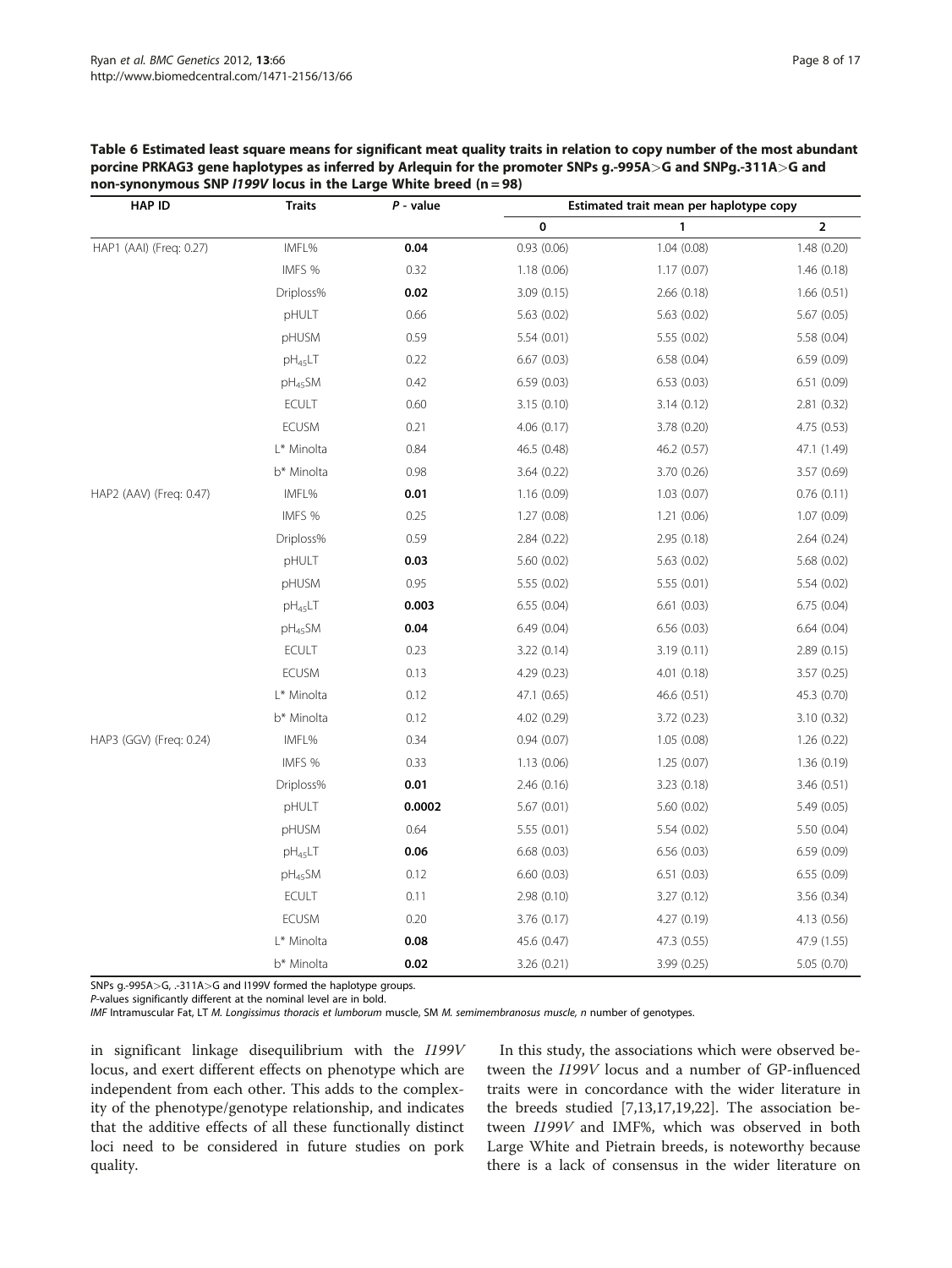<span id="page-8-0"></span>

| Table 7 Estimated least square means for significant meat quality traits in relation to copy number of the most abundant |
|--------------------------------------------------------------------------------------------------------------------------|
| porcine PRKAG3 gene haplotypes as inferred by Arlequin for the promoter SNPs g.-995A>G and SNPg.-311A>G and              |
| non-synonymous SNP $1199V$ locus in the Duroc breed (n = 98)                                                             |

| <b>HAP ID</b>         | <b>Traits</b>       | $P$ - value | Estimated trait mean per haplotype copy |             |              |  |  |
|-----------------------|---------------------|-------------|-----------------------------------------|-------------|--------------|--|--|
|                       |                     |             | $\pmb{0}$                               | 1           | $\mathbf{2}$ |  |  |
| HAP1 (AAI) Freq: 0.19 | IMFL%               | 0.15        | 1.72 (0.08)                             | 2.01(0.12)  | 1.88 (0.32)  |  |  |
|                       | IMFS %              | 0.87        | 2.12 (0.09)                             | 2.22(0.14)  | 2.15 (0.39)  |  |  |
|                       | Driploss%           | 0.04        | 2.61(0.13)                              | 2.30 (0.20) | 1.24(0.53)   |  |  |
|                       | pHULT               | 0.13        | 5.63(0.01)                              | 5.67(0.02)  | 5.67 (0.05)  |  |  |
|                       | pHUSM               | 0.02        | 5.53(0.01)                              | 5.54 (0.02) | 5.66 (0.04)  |  |  |
|                       | $pH_{45}LT$         | 0.52        | 6.57(0.03)                              | 6.57(0.04)  | 6.44(0.11)   |  |  |
|                       | $pH_{45}SM$         | 0.66        | 6.49(0.03)                              | 6.53(0.04)  | 6.58(0.11)   |  |  |
|                       | <b>ECULT</b>        | 0.06        | 3.13(0.10)                              | 3.53 (0.16) | 2.62(0.44)   |  |  |
|                       | <b>ECUSM</b>        | 0.35        | 3.99 (0.09)                             | 3.77(0.13)  | 4.14(0.36)   |  |  |
|                       | L* Minolta          | 0.32        | 46.4 (0.36)                             | 45.8 (0.55) | 44.3 (1.49)  |  |  |
|                       | b* Minolta          | 0.09        | 3.73(0.17)                              | 3.04(0.25)  | 2.96 (0.69)  |  |  |
| HAP2 (AAV) Freq: 0.28 | IMFL%               | 0.37        | 1.90 (0.09)                             | 1.76 (0.08) | 1.54(0.30)   |  |  |
|                       | IMFS %              | 0.99        | 2.17(0.11)                              | 2.15(0.10)  | 2.11(0.37)   |  |  |
|                       | Driploss%           | 0.62        | 2.38 (0.15)                             | 2.56(0.16)  | 2.16(0.53)   |  |  |
|                       | pHULT               | 0.51        | 5.65(0.01)                              | 5.63(0.01)  | 5.68 (0.05)  |  |  |
|                       | pHUSM               | 0.59        | 5.54(0.01)                              | 5.53(0.01)  | 5.52 (0.04)  |  |  |
|                       | pH <sub>45</sub> LT | 0.79        | 6.55(0.03)                              | 6.57(0.03)  | 6.63(0.11)   |  |  |
|                       | $pH_{45}SM$         | 0.08        | 6.52(0.03)                              | 6.48(0.03)  | 6.71(0.10)   |  |  |
|                       | <b>ECULT</b>        | 0.93        | 3.21(0.12)                              | 3.26(0.12)  | 3.34(0.43)   |  |  |
|                       | ECUSM               | 0.22        | 3.95 (0.11)                             | 3.96 (0.11) | 3.34 (0.34)  |  |  |
|                       | L* Minolta          | 0.53        | 46.1 (0.42)                             | 46.4 (0.41) | 45.1 (1.43)  |  |  |
|                       | b* Minolta          | 0.49        | 3.32 (0.21)                             | 3.65(0.19)  | 3.28 (0.68)  |  |  |
| HAP3 (GGV) Freq: 0.28 | IMFL%               | 0.49        | 1.86(0.11)                              | 1.81(0.08)  | 1.51(0.27)   |  |  |
|                       | IMFS %              | 0.89        | 2.17(0.12)                              | 2.15(0.10)  | 2.00(0.33)   |  |  |
|                       | Driploss%           | 0.24        | 2.39(0.17)                              | 2.41(0.15)  | 3.25(0.47)   |  |  |
|                       | pHULT               | 0.21        | 5.65(0.01)                              | 5.64 (0.01) | 5.57 (0.04)  |  |  |
|                       | pHUSM               | 0.69        | 5.54(0.01)                              | 5.53(0.01)  | 5.51(0.04)   |  |  |
|                       | $pH_{45}LT$         | 0.89        | 6.56(0.03)                              | 6.57(0.03)  | 6.52(0.09)   |  |  |
|                       | pH <sub>45</sub> SM | 0.82        | 6.51(0.03)                              | 6.52 (0.03) | 6.46(0.11)   |  |  |
|                       | <b>ECULT</b>        | 0.90        | 3.25 (0.13)                             | 3.25 (0.12) | 3.07 (0.38)  |  |  |
|                       | <b>ECUSM</b>        | 0.44        | 4.04(0.11)                              | 3.84(0.11)  | 3.93 (0.31)  |  |  |
|                       | L* Minolta          | 0.99        | 46.1(0.45)                              | 46.2 (0.40) | 46.1 (1.29)  |  |  |
|                       | b* Minolta          | 0.57        | 3.45 (0.21)                             | 3.46 (0.19) | 4.11(0.60)   |  |  |
| HAP4 (GAV) Freq: 0.21 | IMFL%               | 0.06        | 1.76(0.08)                              | 1.98(0.10)  | 1.28(0.33)   |  |  |
|                       | IMFS %              | 0.43        | 2.13(0.11)                              | 2.25(0.13)  | 1.75(0.41)   |  |  |
|                       | Driploss%           | 0.38        | 2.35(0.14)                              | 2.67(0.18)  | 2.25(0.59)   |  |  |
|                       | pHULT               | 0.56        | 5.65(0.01)                              | 5.63(0.02)  | 5.64(0.05)   |  |  |
|                       | pHUSM               | 0.87        | 5.54 (0.01)                             | 5.53 (0.01) | 5.52 (0.05)  |  |  |
|                       | $pH_{45}LT$         | 0.95        | 6.56(0.03)                              | 6.57(0.04)  | 6.55(0.12)   |  |  |
|                       | $pH_{45}SM$         | 0.81        | 6.52(0.03)                              | 6.49(0.04)  | 6.51(0.12)   |  |  |
|                       | <b>ECULT</b>        | 0.52        | 3.31 (0.11)                             | 3.10(0.15)  | 3.41 (0.47)  |  |  |
|                       | <b>ECUSM</b>        | 0.11        | 3.80 (0.09)                             | 4.07(0.12)  | 4.49 (0.38)  |  |  |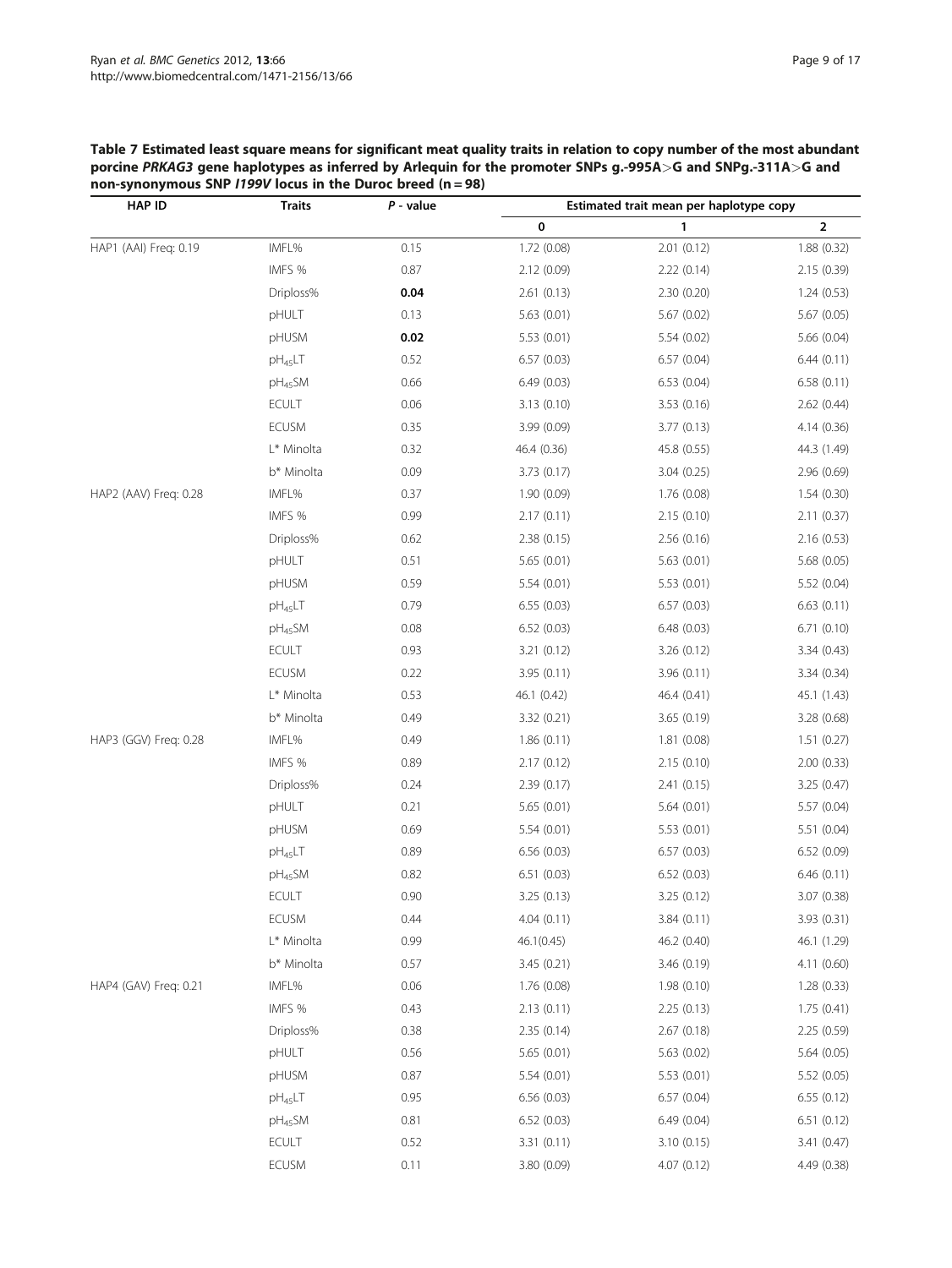| non-synonymous SNP /199V locus in the Duroc breed (n = 98) (Continued) |  |             |             |             |  |  |  |  |  |  |  |  |
|------------------------------------------------------------------------|--|-------------|-------------|-------------|--|--|--|--|--|--|--|--|
| l * Minolta .                                                          |  | 45.8 (0.37) | 46.8 (0.49) | 47.2 (1.58) |  |  |  |  |  |  |  |  |

b\* Minolta 0.57 3.38 (0.18) 3.69 (0.23) 3.29 (0.75)

<span id="page-9-0"></span>

| Table 7 Estimated least square means for significant meat quality traits in relation to copy number of the most abundant |  |
|--------------------------------------------------------------------------------------------------------------------------|--|
| porcine PRKAG3 gene haplotypes as inferred by Arlequin for the promoter SNPs g.-995A>G and SNPg.-311A>G and              |  |
| non-synonymous SNP $1199V$ locus in the Duroc breed (n = 98) (Continued)                                                 |  |

SNPs g.-995A>G, .-311A>G and I199V formed the haplotype groups.

P-values significantly different at the nominal level are in bold.

IMF Intramuscular Fat, LT M. Longissimus thoracis et lumborum muscle, SM M. semimembranosus muscle, n number of genotypes.

the relationship between I199V and IMF%. The association identified in our study, i.e. increasing IMF% from the VV to II genotype, is in concordance with two studies that report the same trend in a Korean native breed cross [[26\]](#page-15-0) and a Meishan cross [[25\]](#page-15-0). The opposite trend was previously reported for a Landrace population [[25\]](#page-15-0) while several studies have reported a lack of association between I199V and IMF% [[17,20,34\]](#page-15-0). Given the central role that AMPK has on all forms of energy metabolism, it is not surprising that variation that affects the function of its regulatory component might impact on lipid deposition in muscle. Associations between this gene region and lipid metabolism in muscle appear to be evolutionarily conserved as AMPK/PRKAG3 is implicated as a molecular target to promote marbling in cattle [\[35](#page-15-0)] and triglyceride accumulation in mice [[9\]](#page-14-0).

The associations between PRKAG3 gene expression and both GP-influenced traits and IMF% suggests that not only are protein structural modifications within the PRKAG3 coding region influencing the meat quality traits studied, but that variability in the abundance of the transcript is also influential. This may be mediated by genetic variation in promoter activity since SNP g.-311A>G was significantly associated with gene expression. This hypothesis is further supported by the associations observed between both g.-995A>G and g.-311A>G and GP-influenced traits i.e. pHULT, driploss% and colour. Generally, the A allele in both promoter SNPs was associated both with improved meat quality based on glycolytic traits and reduced PRKAG3 gene expression. HAP 2 and HAP 3 both have the same genotype V at the I199V locus but differ with respect to their effects on Driploss%, further supporting the effects of the promoter SNPs on phenotype. Drip loss is a

| <b>SNPs</b>   | <b>Putative transcription factors</b>         | Predictor       | <b>Recognition sequence</b>           | <b>Created with</b> | <b>Start</b> | End     |
|---------------|-----------------------------------------------|-----------------|---------------------------------------|---------------------|--------------|---------|
| g.-995A>G     | <b>CCAAT/enhancer-binding</b>                 | <b>TFSEARCH</b> | CCCTTAGGCAATAT,                       | A                   | $-1004$      | $-991$  |
|               | protein $(a \text{ and } B)$                  | <b>TESS</b>     | <b>CTTAGGCAATAT</b>                   |                     |              |         |
|               |                                               | MatInspector    | <b>CCCCTTAGGCAATAT</b>                |                     |              | $-991$  |
|               |                                               | Match™ ALIBABA2 | <b>CCCCTTAGGCAATATAGG</b>             |                     |              | $-991$  |
|               |                                               |                 |                                       |                     | $-1002$      | $-989$  |
|               |                                               |                 |                                       |                     | $-1005$      |         |
|               | HNF-4                                         | Match™          | CCTTAGGCAATA AA                       |                     |              | $-992$  |
|               |                                               |                 |                                       |                     |              | $-992$  |
|               |                                               |                 | <b>CCTGCCCCTTAGGCAAT</b>              |                     | $-1005$      |         |
|               |                                               |                 |                                       |                     | $-100$       | $-1010$ |
| $q.-480C > T$ | Pax-4                                         | Match™          | CCGGGACCACCCACGAACTCC b.c             | C                   | $-481$       | $-460$  |
| $q.-461C > T$ | SP <sub>1</sub>                               | <b>TFSEARCH</b> | GCTGGGGAGGCGGAG a b                   | С                   | $-472$       | $-458$  |
|               |                                               | <b>TESS</b>     | CGGAGTGGGGAGGCGGA                     |                     | $-462$       | $-457$  |
|               |                                               | ALIBABA2        |                                       |                     | $-469$       | $-459$  |
| $q.-311A > G$ | $IK-1$                                        | Match™TFSEARCH  | CGGT <b>G</b> GGAACACA <sub>a.c</sub> | G                   | $-315$       | $-303$  |
| g.-221G>A     | <b>Myoblast Determining</b><br><b>Factors</b> | MatInspector    | CGAGGACAGGTGAGAAG b.c                 | G                   | $-221$       | $-205$  |
| $q.-30C>T$    | RFX1                                          | Match™          | CTGTATCTGGGCAACAC b, c                | Т                   | $-33$        | $-17$   |

Table 8 In-silico analysis of transcription factor binding site motifs at SNP sites in the PRKAG3 promoter region

SNP positions in recognition sequence are underlined. No transcription factor motifs were found in positions g.-968G>A, g.-671A>G, g.-583C>T, g.-158C>G.<br><sup>a</sup> Transcription factor binding site prediction changes on substitu

**b** Minus strand.

<sup>c</sup> Muscle specific.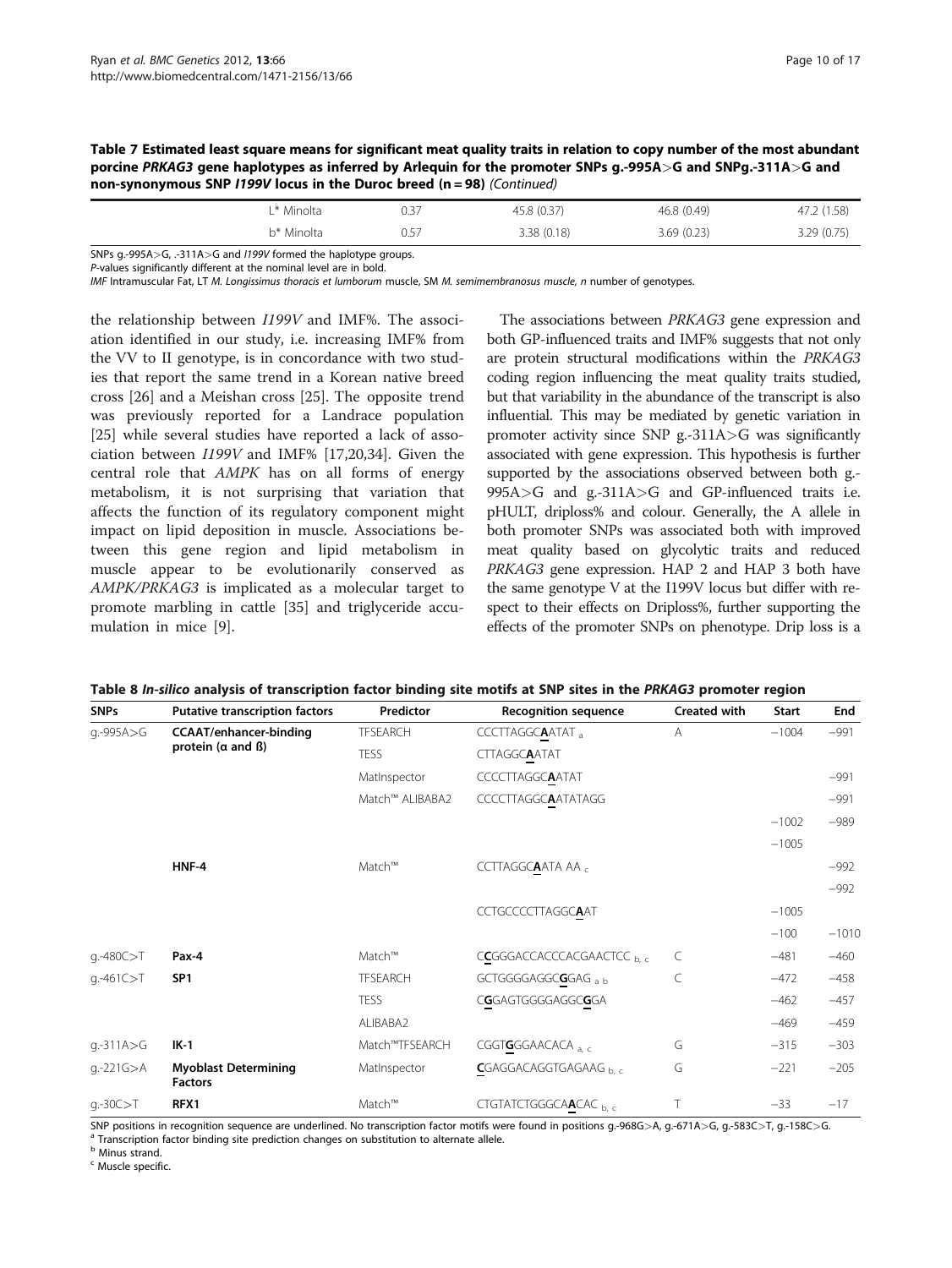<span id="page-10-0"></span>

significant challenge for the industry [[36,37](#page-15-0)] and these haplotypes are potentially relevant to selection strategies aimed at improving this trait. Further to this, the promoter SNPs had highly significant associations with pHULT ( $p = 0.0003$ ) in the Large White breed, an association which was not observed with I199V. Interestingly in this study, the associations with GP-influenced phenotypes are wider ranging and statistically more significant for the promoter SNPs than for I199V in the Large White breed. However, the associations with GP-influenced traits are more consistent across breeds for the I199V SNP and of slightly larger magnitude with respect to driploss%. It is noteworthy that in a recent study, a mouse model developed to over express AMPK<sup>γ</sup> reported a different phenotype to that expressing the gain of function variant of AMPK<sup>γ</sup> with respect to mitochondrial biogenesis indicating that the phenotypic effects of transcript abundance and mutations affecting protein function in PRKAG3 are not equivalent in skeletal muscle [[38](#page-15-0)].

One of the modes by which SNPs in the regulatory region of a gene can influence transcription rate is by forming or abolishing a TFBS [[39](#page-15-0)]. In this study, the in-silico analysis suggested that g.-995A>G alters the associated transcription factor-binding site from a putative CCAAT/enhancer binding protein site to a putative GATA site on substitution to the minor allele. Both CCAAT/enhancer binding protein and GATA transcription factors have been implicated as

key regulators of adipocyte differentiation and lipid metabolism [[40](#page-15-0)], suggesting a potential role of this SNP in variation in IMF%. While g-311A>G was not associated with a putative TFBS site, it is positioned in a highly conserved 5' UTR, that contains several regulatory motifs characteristic of a core promoter [[41\]](#page-15-0). 5' UTR regions have regulatory significance for translational efficiency and subsequent pheno-type [[42](#page-15-0)]. The substitution of SNP at g.-311A $>$ G may affect the core promoter and thus modulate gene expression. This region also forms part of a 5' exon in the porcine transcriptome, referred to as 'exon zero' [\[41](#page-15-0)]. Exon zero is contained in one of the two known alternative transcripts of the PRKAG3 gene. Hence based on in silico evidence it is possible that both these SNPs could have functional roles in the regulation of PRKAG3, however associations with PRKAG3 gene expression were only observed for SNP g-311A>G and not g.-995A>G.

Taken together, the associations between PRKAG3 promoter haplotypes, gene expression and phenotype gene suggest the possibility of differential promoter activity. While the promoter assay confirmed promoter activity in the region cloned in all the major haplotypes, the assay was unable to discern significant differences in transcriptional activity between the haplotypes in pre-adipocyte cells. It is however worth re-iterating that the transcription of PRKAG3 is mainly ascribed to white skeletal muscle in humans and other species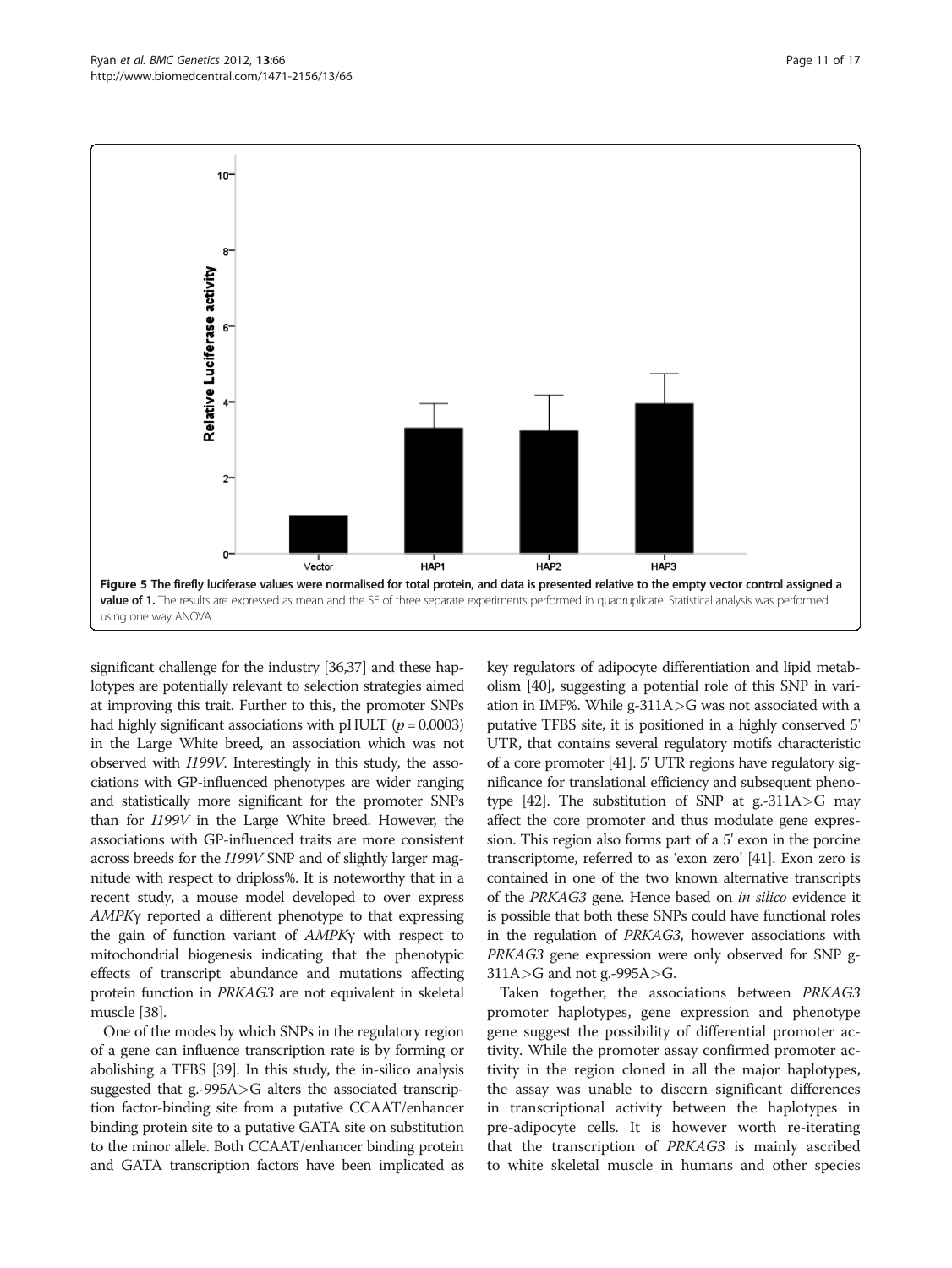[[5\]](#page-14-0). Furthermore the phenotypic associations observed were highly breed and tissue specific indicating both a highly specific and finely tuned transcriptional apparatus. It is therefore likely that changes in transcription rate mediated by variation in the transcription binding sites may only be realised in vivo as evidenced by the association between genotype at the g-311A>G locus and PRKAG3 gene expression in the Large White cross.

In common with other recent porcine SNP association studies [[29](#page-15-0),[43](#page-15-0),[44](#page-15-0)], the effects of putative functional SNPs can be breed and muscle specific. The effect of these SNPs was certainly not consistent across breed and muscle type studied. Breed seems to have important consequences for the phenotypic outcome of variation in both the regulatory and coding regions of this gene, and this was particularly evident for the promoter region. Alleles characterising HAP2 and HAP3 were associated with GP-influenced traits in the Large White breed only. Most of the associations observed in this study were seen in the LTL muscle. The relationship between muscle biochemistry and meat quality phenotypes has been shown to differ for the LTL and SM muscle [\[45](#page-15-0)]. PRKAG3 gene expression is greater in LTL muscle [\[46](#page-15-0)] which displays more glycolytic traits compared to SM muscle [[45](#page-15-0)]. In exercised trained pigs, carriers of the R200Q mutation has been shown to influence the relative fibre composition to varying degrees among functionally different muscles, thereby promoting a more oxidative phenotype [\[47](#page-15-0)]. With respect to the breed differences, the Large White has the largest percentage of fast glycolytic fibres in the LT muscle relative to the Pietrain and the Duroc breeds [\[45](#page-15-0)]. Hence, breed and muscle fibre type likely play interactive roles in defining the penetrance of the novel alleles in the PRKAG3 promoter in relation to meat quality phenotypes.

While the overall goal of SNP/meat quality association studies is to provide markers to improve quality parameters in breeding populations, it is becoming increasingly apparent that there is significant breed variation in the potential for genetic improvement based on fixation of particular haplotypes in certain breeds. It is of interest that the I199V substitution effect on GP-influenced traits was conserved across all breeds, despite their divergent muscle characteristics. In contrast the promoter allele effect was apparent in the Large White breed, but not in the Duroc breed. This was also the case for the associations between gene expression and phenotype. It is noteworthy that the Duroc breed had superior meat quality characteristics as evidenced in earlier work [[45,48\]](#page-15-0). This is supported by previous studies, where substantial genetic variation has been observed in IGF2 gene and the ANK1 gene regions in the Large White breed, but dramatically less in the Pietrain and Duroc

breeds [\[29,43\]](#page-15-0). While Duroc and Pietrain are terminal breeds, in which carcass characteristics are the main selection criteria, the Large White breed is a maternal breed and therefore may retain a higher degree of genotypic and phenotypic diversity for meat quality traits. It is important to note however that there may have been a degree of ascertainment bias in SNP discovery in this study, because the genetic contribution of the Large White breed was approximately 33% in the Pietrain and Duroc cross-bred populations which were used for SNP discovery.

## Conclusions

To conclude, variation in the promoter region of the porcine PRKAG3 gene has associations with meat quality phenotypes, including traits which are influenced by glycolytic potential and muscle metabolism in a breeddependent manner. The novel SNPs presented here, combined with the I199V SNP, represent a new opportunity to select for reduced drip loss in terminal Large White sires based on combined novel genetic variation in the promoter, and known coding SNP in the PRKAG3 gene. The lack of linkage disequilibrium observed between the promoter SNPs and the I199V locus infer that their effects on phenotype are independent hence the additive effects of all these loci should be considered in future studies on pork quality.

## **Methods**

#### Animal resources

M. longissimus thoracis et lumborum (LTL) and M. semimembranosus (SM) tissues and blood were collected from two animal resources (86 crossbred and 295 purebred pigs) in which meat quality phenotypic data was available for a number of traits as previously described [[43,45,46,49\]](#page-15-0). The cross-bred resource comprised of 31 Large White-sired, 23 Duroc-sired and 32 Pietrain-sired F1 female offspring with a common Large White  $\times$ Landrace background. The purebred animals were females sampled from each of three closed populations (breeding lines) based on Large White  $(n = 98)$ , Duroc  $(n = 99)$  and Pietrain  $(n = 98)$  and all reared in the same production system The purebred animals were reared in the same conditions and fed the same diet and were slaughtered at 140 days with a live weight of 109.56 ± 7.81 kg. [\[45](#page-15-0)]. The Pietrain line was homozygous dominant, NN ("Normal") for the RYR1 [[45,46](#page-15-0)].

## PRKAG3 gene expression quantification

PRKAG3 gene expression was quantified in the LTL tissue samples which were collected from the crossbred F1 animal resource for transcriptomic analysis. All tissue was taken from approximately the same posterior location, in RNAse free conditions and preserved in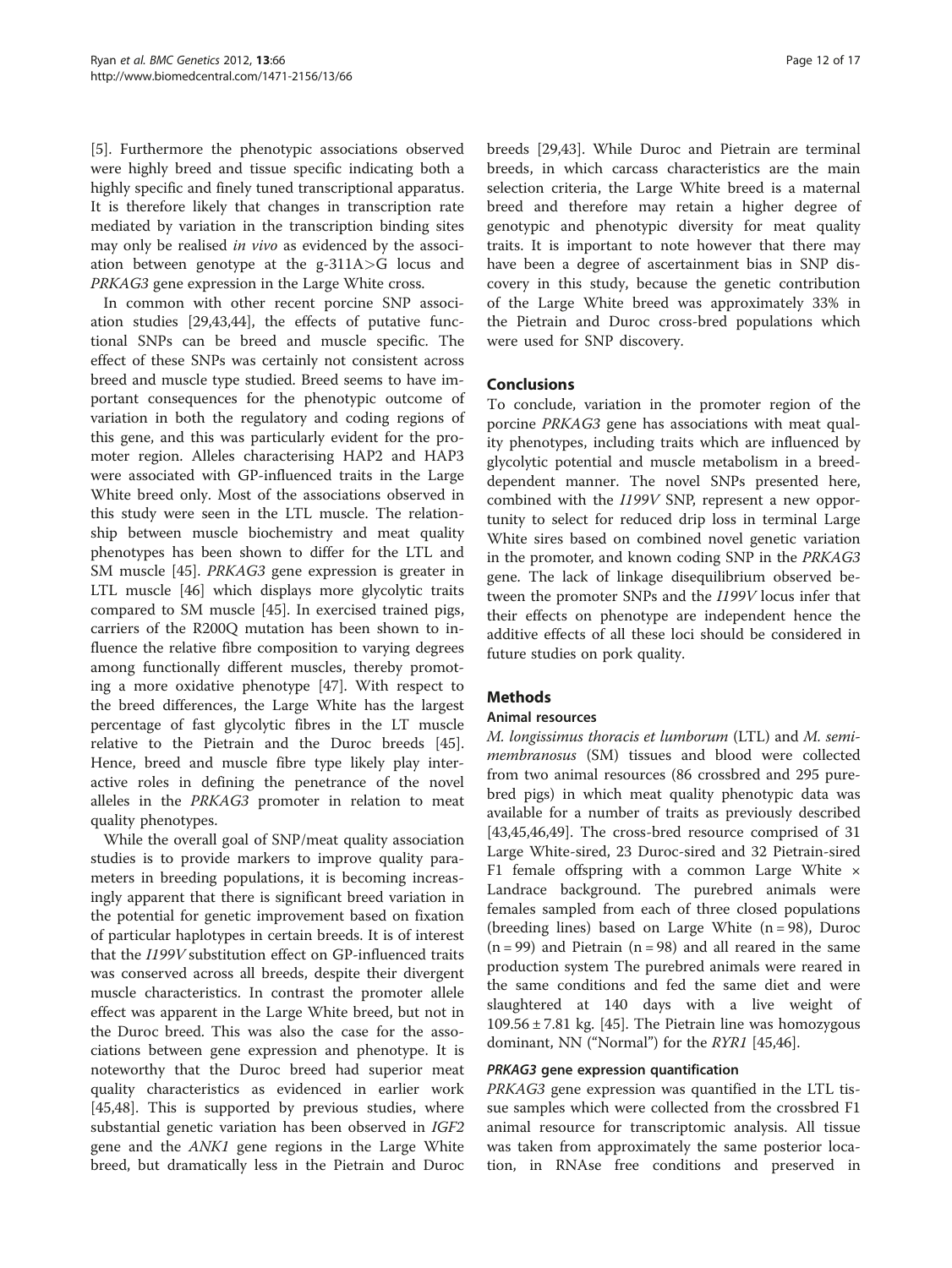$RNALater^{\circledR}$  (Ambion Ltd., Cambridge, UK) within 10 min post-exsanguination, snap-frozen in dry ice, kept overnight at 4°C, and then stored at −20°C. RNA was extracted using the Qiagen RNeasy® Fibrous Tissue Mini Kit (Qiagen, Hilden, Germany Ltd, West Sussex, UK) according to the manufacturer's instructions, together with a DNase treatment. RNA integrity was assessed using the Bioanalyser 2100 RNA nano chip (Agilent Technologies, Santa Clara, California, USA) and quantified with the NanoDrop 1000 Spectrophotometer (Thermo Scientific, Waltham, MA).

Reverse transcription was carried out using total RNA to generate a cDNA template for use with the Quanti-Tect SYBR Green PCR Kit (Qiagen, Hilden, Germany). For the reverse transcription 2.5 μg of total RNA, 1 μl oligo (dT)12-18 (500 μg/ml), 1 μl of a 10 mM dNTP mix were combined together in a final volume of 12 μl, heated at 65°C for 5 min and then placed immediately on ice. The contents were collected by a brief centrifugation before adding 4 μl 5X first strand buffer, 2 μl 0.1 M DTT, 1 μl SUPERase-In (Ambion, Foster City) and 1 μl of Superscript III RNase H reverse transcriptase (200 u/ μl) (Invitrogen, Carlsbad, CA). The reverse transcription was carried out at 50°C for 1 h followed by an enzyme inactivation step of 70°C for 15 min. The cDNA was diluted to 10 ng/μl for use as a template for quantitative PCR (qPCR).

All qPCR was performed on the Mx3000P™ Real-Time PCR System (Stratagene, La Jolla, California, USA) using the QuantiTect™ SYBR Green Kit (Qiagen, Hilden, Germany). qPCR reactions were carried out using 2X QuantiTect SYBR Green PCR Master mix, 1 μl of 10 mM sense and anti-sense gene specific primers, (final conc. 0.5 mM), 3  $\mu$ l dH<sub>2</sub>O and 5  $\mu$ l of total cDNA template (10 ng/ml) in a total volume of 20 μl. The thermal profile was 95°C for 15 min, followed by 40 cycles of 94° C for 15 s, 60°C for 30 s and 72°C for 30 s.

PRKAG3 mRNA expression levels were determined for both splice variants using gene specific primers [Genbank:NM\_2140777]:

Forward: 5' CTCCGACTCCAACACAGACCATCT 3', Reverse: 5' TTCTGCAGCTCATCATCCCAGC 3'. PRKAG3 gene expression was normalised using the geometric mean of reference genes: Ribosomal protein L4 (RPL4): [Genbank: DQ845176]:

Forward: 5' AGAGATCCAAAGAGCCCTCCGC 3' and

Reverse 5' GCCTGGCGAAGAATGGTGTTTC 3' and TATA box binding protein (TBP): [Genbank: DQ845178]: Forward: 5' TTAATGGTGGTGTTGTGGACGGC 3', Reverse: 5'CCAAATAGCAGCACAGTACGAGCAA 3'. These reference genes were previously found to be stable for gene expression analysis in LTL muscle [[50](#page-15-0)]. Stability was re-confirmed on these samples using Genorm [[51](#page-15-0)]. PCR efficiencies (E) was calculated for each target PRKAG3 (99%), RPL4 (102%) and TBP (99.9%) and hence were suitable for comparison. The relative expression was calculated according to an established protocol [\[52,53\]](#page-16-0).

## DNA preparation, promoter SNP discovery and SNP genotyping

Genomic DNA was extracted from LTL muscle tissue samples using DNeasy kit from Qiagen (Qiagen, Hilden, Germany) or from whole blood using the Wizard Genomic DNA Purification Kit (Promega, Madison, USA). DNA quantity and purity (A260/A280 ratio) for each sample was assessed using the NanoDrop™ 1000 Spectrometer (Thermo Scientific, Waltam, MA, USA).

The promoter region of the PRKAG3 gene (1322 bp long) was sequenced in the crossbred F1 population.

Primers were designed from draft sequence of a BAC clone (GenBank Ref. AY263454) which contained se-quence flanking the PRKAG3 gene [[41](#page-15-0)]. Primers were designed using the web based application Primer 3 [\[54\]](#page-16-0).

A 1322 bp fragment located in the promoter region was amplified using 20 pmol of primer: Forward: 5′ AGGGATGCTGCAGAAGAAGA '3 and Reverse: 5′ CACACAGAACCGCACAGACT '3, 20 ng genomic DNA using Qiagen PCR Master Mix (Qiagen, Hilden, Germany) in a 50 μl volume. The PCR conditions for the touchdown PCR reaction are as follows: 95°C for 2 min, and for 14 cycles; 95°C for 30 s, 62.3°C (decrease 0.5°C per cycle) for 30 s, 72°C for 2 min 20 s. Followed by 19 cycles; 95°C for 30 s, 53.3°C for 30 s and 72°C for 2 min, 20 s.

PCR products were analysed by agarose gel electrophoresis (2%) and ethidium bromide staining and visualised on MultiDoc Imaging System (UVP, Upland, CA, USA). Products were purified prior to sequencing using GenElute<sup>™</sup> Mammalian Genomic DNA Miniprep Kit (Sigma-Aldrich Corp., St. Louis, MO, USA) and quantified on a NanoDrop™ 1000 Spectrometer (Thermo Scientific, Waltam, MA, USA). Sequencing of the purified PCR product was carried out in both directions by Eurofins MWG-Biotech (Ebersberg, Germany). Sequences were aligned and data analysed using MEGA<sup>®</sup> (Molecular Evolutionary Genetic Analysis) v 4.0 software [[55\]](#page-16-0). The I199V locus was genotyped using nested PCR followed by restriction digest with 10 U of Hga1 (Fermentas, Vilnius, Lithuania) at 37°C for 6 hrs [\[18](#page-15-0)].

## Tagging SNP analysis

Based on patterns of linkage disequilibrium in crossbred animals, minor allele frequencies and the ability to characterise haplotype blocks, two SNPs (g.-995A>G, g.  $SNP -311A > G$ ) in the promoter region and one in the coding region I199V were selected for association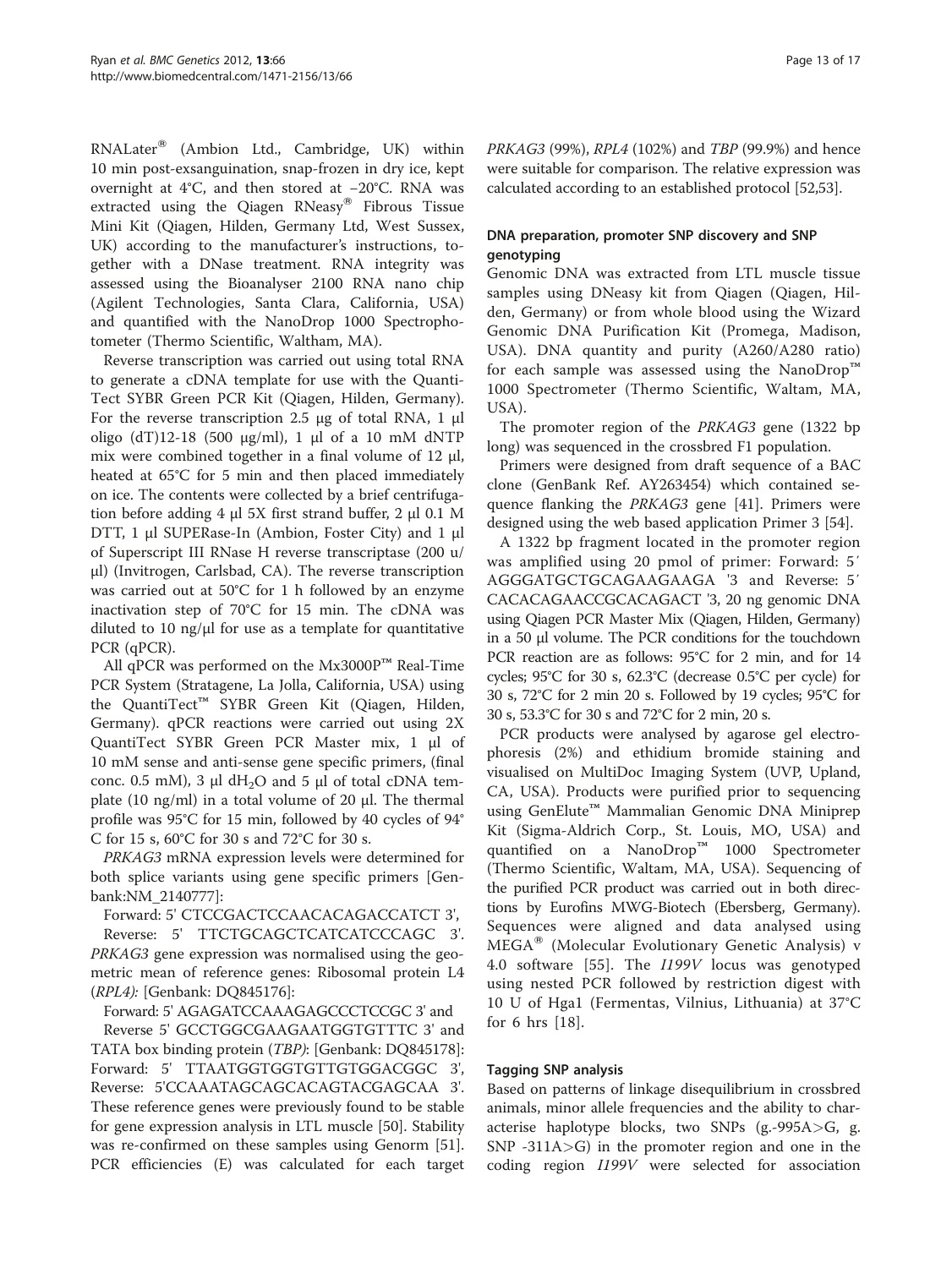analysis in the three purebred populations. Genotyping of SNPs g.-311A>G and I199V was performed using the Sequenom iPLEX assay (Sequenom, Hamburg, Germany). SNP g.-995A>G was genotyped using a custom TaqMan assay, Assay ID: AHN1HPD (Applied Biosystems, Warrington, UK).

## Phenotypic analysis

Meat quality phenotypic information for LTL and SM were available for cross-bred samples [\[49](#page-15-0)] and purebred samples [\[46](#page-15-0)] as previously described. pH and temperature at 45 min and 24 hr were measured in cross-bred samples as detailed in [\[49](#page-15-0)] and in pure-bred animals according to [[46\]](#page-15-0). For both sets of LTL samples, drip loss (driploss %) was determined after 3 days according to the method of Honikel (1998) and expressed as a percentage of the initial weight [[56\]](#page-16-0). Percentage cooking loss (cookloss %) was measured in cross-bred samples only and was determined by weighing transverse sections of the LTL before and after they were heated to a core temperature of 75°C in a circulating water bath held at 77°C. Electrical conductivity for both sets of samples was measured at a frequency of 1 KHz using a Pork Quality Meter (PQM, INTEK, Aichach, Germany) in accordance with manufacturer's instructions. Bloomed CIE L\* (lightness), a\* (redness) and b\* (yellowness) values were determined in the LTL at 7 days post mortem in the cross-bred animals as detailed in [\[49](#page-15-0)] and for pure-bred pigs at the last rib at 1 day post mortem using a Minolta C2002 Spectrophotometer (Minolta, Japan) as described in [\[46](#page-15-0)]. For crossbred animals, intramuscular fat (IMF%) concentrations were determined in thawed minced LTL samples using the Smart System 5 microwave moisture drying oven and NMR Smart Trac Rapid Fat Analyser (CEM Corporation USA) using AOAC Official Methods 985.14 & 985.26, 1990. In purebred samples, IMF% levels in LTL and SM were assessed using a Near Infrared Spectroscopy apparatus [\[46](#page-15-0)].

#### Promoter assay

The primers used to amplify the promoter region were modified (modification highlighted in bold) at the 5' end to contain HIND III and BGL II restriction sites in the Forward:

5' CCTTAGATCTGGGATGCTGCAGAAGAAGAG 3' and Reverse: 5' GGATAAGCTTAGGAGTGCGCAA CACTGTATC 3' primers, respectively.

The promoter region was amplified using 80 ng DNA, 45 μl Platinum High Fidelity Master Mix (Invitrogen Carlsbad, California, USA) and 20 ng primer in a final volume of 50 μl. The PCR conditions were as follows 95°C, 5 min, and for 30 cycles; 95°C for 1 min, 60°C for 1 min

and 72°C for 2 min. This was followed by a single step of 72°C for 5 min. Samples were purified and quantified.

The PCR products for each haplotype (1 μg) and (4 μg) reporter vector pGL 4.17 (Promega, Corp., Madison, WI, USA) were then digested using HIND III (Promega, Corp., Madison, WI, USA) at 37°C for 3 hr and purified using GenElute PCR Purification Kit (Sigma-Aldrich Corp., St. Louis, MO, USA) and then digested with BGL II (Promega, Corp., Madison, WI, USA) at 37°C for 3 hr. 100 ng of vector and 70 ng of digested product were then ligated using T4 DNA Ligase (Promega, Corp., Madison, WI, USA) at 4°C.

Chemically competent E. Coli XL1 Blue host cells were transformed with the ligated product 5 μl and selected on LB medium containing ampicillin (100 μg/ ml). The genotypes of the positive clones were verified with DNA sequencing (Eurofins MWG-Biotech, Ebersberg, Germany).

## Cell culture and transient transfection assay

Mouse 3T3-L1 pre-adipocytes were obtained from the American Type Culture Collection (ATCC, Manassas, VA, USA). Cells were cultured in a dulbecco modified eagle's medium (DMEM, Gibco, Invitrogen Corp., San Diego, CA, USA) containing 10% fetal calf serum (Gibco, Invitrogen Corp., San Diego, CA, USA) and 1% penicillin-streptomycin (Sigma-Aldrich Corp., St. Louis, MO, USA) in a 37°C humidified incubator with 5%  $CO<sub>2</sub>$ . Medium was replaced every alternate day.

The day prior to transfection, 3T3-L1 cells were cultured  $3 \times 10^4$  per ml cells in DMEM containing 10% fetal calf serum in a 24 well cell culture plate (Greiner Bio-One, Gmbh, Germany) in a 37°C humidified incubator with 5%  $CO<sub>2</sub>$ . The transfection cocktail (for each well) contained 25 μl DMEM basal media, 0.8 μl FuGENE HD Transfection Reagent (Roche Diagnostics GmbH, Mannheim, Germany) and 200 ng of endotoxin free PRKAG3 promoter construct. Following incubation at room temperature for 15 min, this cocktail was introduced drop wise onto the cells. Cells were then grown on a DMEM containing 10% fetal calf serum for 24 hr.

After 24 hr the media was removed and the cells washed with 500 μl of sterile phosphate buffer saline. Lysis of the cells was performed by adding 200 μl of passive lysis buffer (Promega Corp., Madison, WI, USA) followed by incubation at 37°C in a shaking incubator for 30 min at 800 rpm. Luciferase activity was measured in 20 μl of cell lysate after adding 100 μl luciferase assay reagent in a luminometer GLOMAX™, (Promega Corp., Madison, WI, USA). All measurements were normalised to the total protein.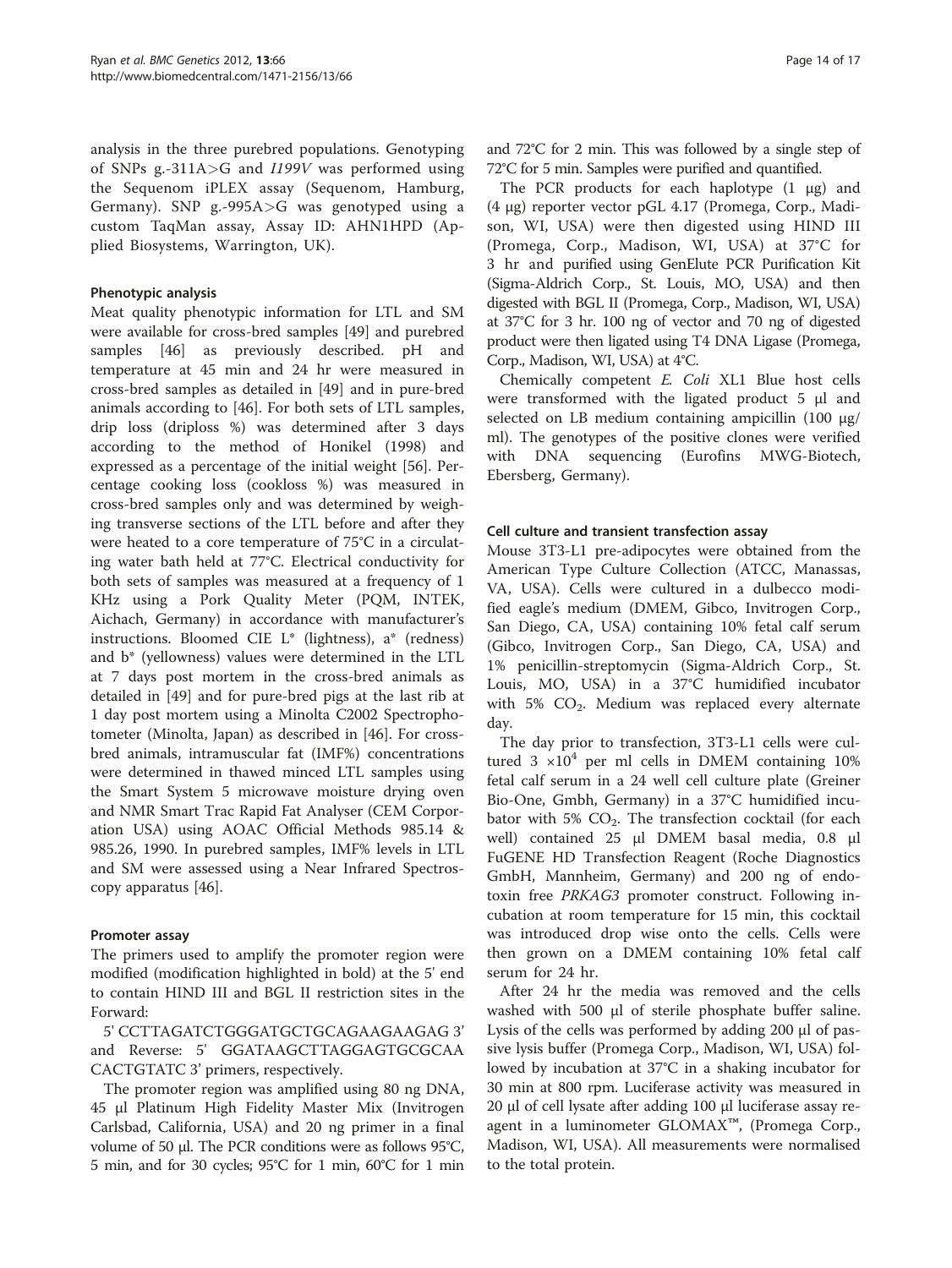## <span id="page-14-0"></span>Identification of putative regulatory SNP's in the PRKAG3 promoter region

To identify SNPs that putatively affect promoter elements, the upstream sequence containing the SNPs was screened for the presence of putative selective transcription factor binding sites in silico using five prediction tools including;TFSEARCH [\[57\]](#page-16-0), TESS [[58\]](#page-16-0), MatInspector [[59\]](#page-16-0), AliBaba2 [[60\]](#page-16-0) and MATCH [[60\]](#page-16-0).

Particular attention was paid to binding sites which changed on substitution to the minor allele as well as sites known to be of relevance to mammalian muscle with high similarity scores and matrix similarities.

#### Statistical methods

## Haplotype analysis

Estimation of SNP frequencies and tests for departure from Hardy Weinberg equilibrium were carried out using the Excel Microsatellite Toolkit [\[61](#page-16-0)] at each locus for each breed. Linkage disequilibrium and haplotype blocks were identified using Haploview [[62\]](#page-16-0). Following haplotype inference the ELB algorithm was used to assign the most likely haplotype combination to each individual animal as implemented using Arlequin [32].

#### Association analysis

The relationship between normalised expression of PRKAG3 and meat quality traits was calculated using Pearson correlation in PASW Statistics 18.0 software (SPSS, Inc., Somers, NY, USA). Association analysis was carried between genotyped SNPs/haplotypes and values of meat and carcass quality traits in each breed using the least square means method of GLM (General Linear Model) procedure in SAS (version 9.1; SAS Institute, Cary, NC, USA). Slaughter date was included in the model as a covariate. Each analysis tested for a difference in least square means of meat and carcass quality traits where 0, 1, or 2 copies of each haplotype were present.

The significance of the *in vitro* reporter assay across the three haplotypes and the association between genotypes and PRKAG3 expression were established using One-Way ANOVA, in PASW Statistics 18.0 software (SPSS, Inc., Somers, NY, USA).

#### Abbreviations

AMPK: Adenosine monophosphate activated protein kinase; SNPs: Single nucleotide polymorphisms; GP: Glycolytic potential; IMF: Intramuscular fat; LTL: M. longissmus thoracis et lumborum muscle; SM: M. semimembranosus muscle; pHULT: pH at 24 hr in LTL; pHUSM: pH at 24 hr in SM; pH<sub>45</sub>LT: pH at 45 min in LTL; pH<sub>45</sub>SM: pH at 45 min in SM; ECULT: Electrical conductivity in LTL; ECUSM: Electrical conductivity in SM; MAF: Minor allele frequency; TFBS: Transcription factor binding sites; UTR: Un-translated region; qPCR: Quantitative polymerase chain reaction.

#### Competing interests

The authors declare that they have no competing interests.

#### Authors' contributions

MR carried out laboratory work, collation of data analysis, bioinformatic and population data analysis and prepared the first draft of the manuscript. AH, CM and RMH carried out laboratory work relating to DNA purification, qPCR and TaqMan genotyping respectively. JMB and MG were involved in determination of meat phenotypes for gene expression study and association analysis respectively and OS contributed to determination of phenotypes and DNA extraction. TS, RMH, AMM and GD designed and coordinated the study. TS, RMH and MR edited the manuscript and participated in the development of the final draft. All authors agreed with the final manuscript.

#### Acknowledgements

The authors acknowledge Genus Plc/PIC US for provision of gDNA samples from purebred Large White, Pietrain and Duroc pigs. The authors would also like to acknowledge Ms Paula Reid (Teagasc, Ashtown) for help with data analysis, Mr Peadar Lawlor (Teagasc, Moorepark) for supply of animals and Dr Bojlul Bahar for his help with promoter assay development and optimisation. Funding for this research was provided under the National Development Plan, through the Food Institutional Research Measure, administered by the Department of Agriculture, Fisheries & Food, Ireland.

#### Author details

<sup>1</sup>School of Veterinary Medicine, University College Dublin Belfield, Dublin 4 Ireland. <sup>2</sup>Functional Genomics & Glycomics Group, Martin Ryan Institute, National University of Ireland Galway, Galway, Ireland. <sup>3</sup>Teagasc, Ashtown Food Research Centre, Ashtown, Dublin 15, Ireland. <sup>4</sup>IRTA, 17121 Monells, Girona, Spain. <sup>5</sup>Genus PLC/PIC, Alpha Building, London Road, Nantwich CW5 7JW, UK.

Received: 30 April 2012 Accepted: 9 July 2012 Published: 25 July 2012

#### References

- Mihaylova MM, Shaw RJ: The AMPK signalling pathway coordinates cell growth, autophagy and metabolism. Nat Cell Biol 2011, 13(9):1016–1023.
- 2. Hardie DG, Sakamoto K: AMPK: A Key Sensor of Fuel and Energy Status in Skeletal Muscle. Physiol 2006, 21(1):48–60.
- 3. Winder WW: Energy-sensing and signaling by AMP-activated protein kinase in skeletal muscle. J Appl Physiol 2001, 91(3):1017–1028.
- 4. Essén-Gustavsson B, Granlund A, Benziane B, Jensen-Waern M, Chibalin AV: Muscle glycogen resynthesis, signalling and metabolic responses following acute exercise in exercise-trained pigs carrying the PRKAG3 mutation. Exp Physiol 2011, 96(9):927–937.
- 5. Mahlapuu M, Johansson C, Lindgren K, Hjälm G, Barnes BR, Krook A, Zierath JR, Andersson L, Marklund S: Expression profiling of the γ3-subunit isoforms of AMP-activated protein kinase suggests a major role for γ3 in white skeletal muscle. Am J Physiol-Endoc M 2004, 286(2):E194–E200.
- 6. Yu H, Fujii N, Hirshman MF, Pomerleau JM, Goodyear LJ: Cloning and characterization of mouse 5'-AMP-activated protein kinase γ3 subunit. Am J Physiol-Cell Ph 2004, 286(2):C283–C292.
- 7. Ciobanu D, Bastiaansen J, Malek M, Helm J, Woollard J, Plastow G, Rothschild M: Evidence for new alleles in the protein kinase adenosine monophosphate-activated gamma(3)-subunit gene associated with low glycogen content in pig skeletal muscle and improved meat quality. Genetics 2001, 159(3):1151–1162.
- 8. Granlund A, Jensen-Waern M, Essen-Gustavsson B: The influence of the PRKAG3 mutation on glycogen, enzyme activities and fibre types in different skeletal muscles of exercise trained pigs. Acta Vet Scand 2011, 53(1):20.
- 9. Barnes B, Marklund S, Steiler T, Walter M, Hjalm G, Amarger V, Mahlapuu M, Leng Y, Johansson C, Galuska D, et al: The 5'-AMP-activated protein kinase gamma 3 isoform has a key role in carbohydrate and lipid metabolism in glycolytic skeletal muscle. J Biol Chem 2004, 37:38441–38447.
- 10. Costford S, Kavaslar N, Ahituv N, Chaudhry S, Schackwitz W, Dent R, Pennacchio L, McPherson R, Harper M: Gain-of-function R225W mutation in human AMPK gamma(3) causing increased glycogen and decreased triglyceride in skeletal muscle. PLoS One 2007, 2(9):e903.
- 11. Crawford S, Costford S, Aguer C, Thomas S: deKemp R, DaSilva J, Lafontaine D, Kendall M, Dent R, Beanlands R et al: Naturally occurring R225W mutation of the gene encoding AMP-activated protein kinase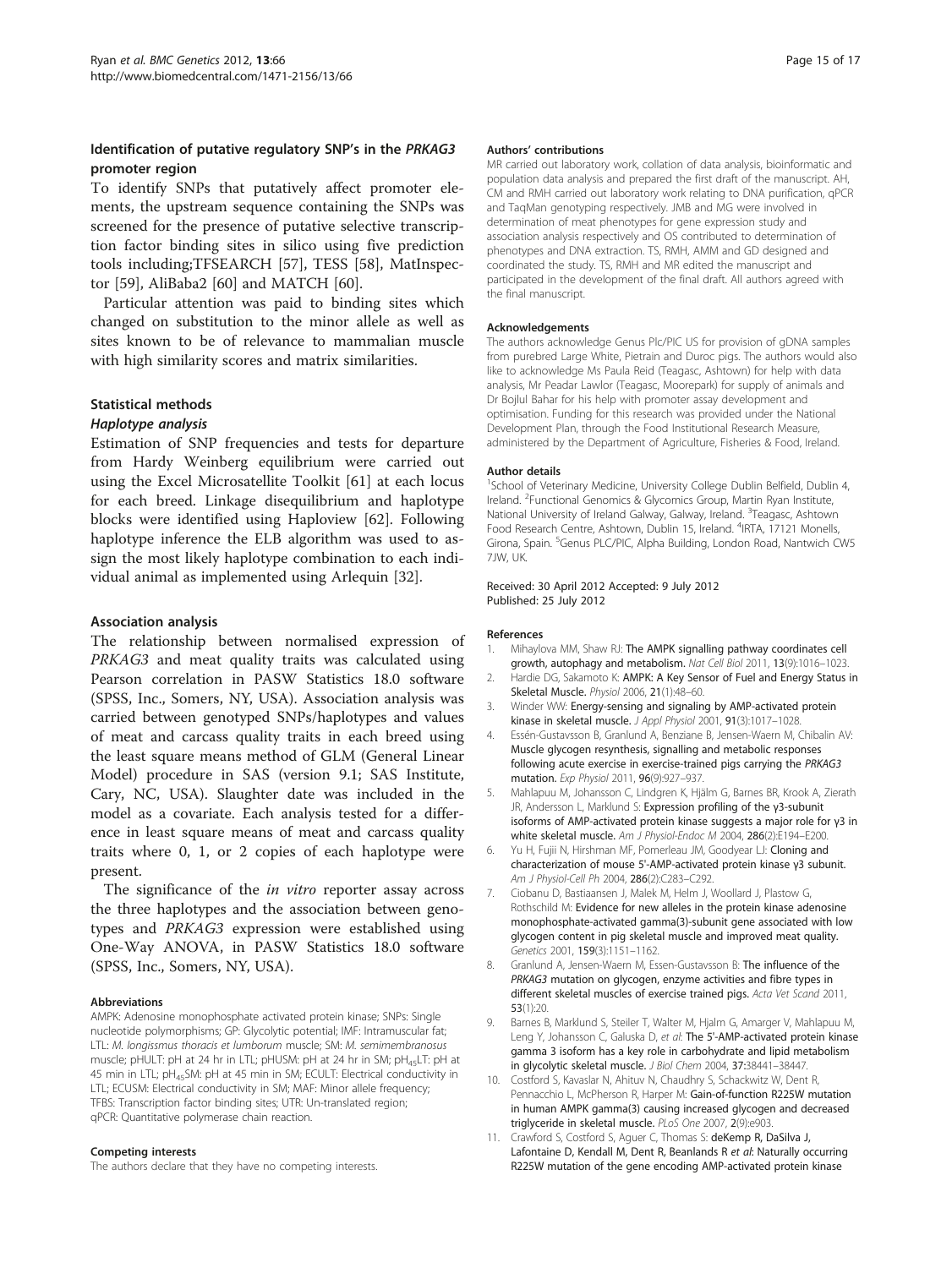<span id="page-15-0"></span>(AMPK)γ subunit results in increased oxidative capacity and glucose uptake in human primary myotubes. Diabetologia 2010, 53(9):1986–1997.

- 12. Nilsson E, Long Y, Martinsson S, Glund S, Garcia-Roves P, Svensson L, Andersson L, Zierath J, Mahlapuu M: Opposite transcriptional regulation in skeletal muscle of AMP-activated protein kinase gamma3 R225Q transgenic versus knock-out mice. J Biol Chem 2006, 281 (11):244–252.
- 13. Milan D, Jeon J, Looft C, Amarger V, Robic A, Thelander M, Rogel-Gaillard C, Paul S, Iannuccelli N, Rask L, et al: A mutation in PRKAG3 associated with excess glycogen content in pig skeletal muscle. Science 2000, 288:1248–1251.
- 14. Rothchild MF, Ciobanu DC, Malek M, Plastow G: Novel PRKAG3 alleles and use of the same as genetic markers for reproductive and meat quality traits. [[http://patentscope.wipo.int\]](http://patentscope.wipo.int). Patent publication 2002, WO/2002/020850.
- 15. Scott JW, Hawley SA, Green KA, Anis M, Stewart G, Scullion GA, Norman DG, Hardie DG: CBS domains form energy-sensing modules whose binding of adenosine ligands is disrupted by disease mutations. J Clin Investig 2004, 113(2):274–284.
- 16. Closter AM, Guldbrandtsen B, Henryon M, Nielsen B, Berg P: Consequences of elimination of the Rendement Napole allele from Danish Hampshire. J Anim Breed Genet 2011, 128(3):192–200.
- 17. Otto G, Roehe R, Looft H, Thoelking L, Knap PW, Rothschild MF, Plastow GS, Kalm E: Associations of DNA markers with meat quality traits in pigs with emphasis on drip loss. Meat Sci 2007, 75(2):185-195.
- 18. Yoo JY, Lee J, Kim GW, Yoon JM, Park HY, Kim YB: Effect of single nucleotide polymorphisms of PRKAG3 to carcass quality in swine. Korean J Genet 2007, 29(1):73–80.
- 19. Fontanesi L, Davoli R, Nanni Costa L, Beretti F, Scotti E, Tazzoli M, Tassone F, Colombo M, Buttazzoni L, Russo V: Investigation of candidate genes for glycolytic potential of porcine skeletal muscle: Association with meat quality and production traits in Italian Large White pigs. Meat Sci, 80(3):780–787.
- 20. Lindahl G, Enfält A-C, Seth G, Joseli A, Hedebro-Velander I, Andersen HJ, Braunschweig M, Andersson L, Lundström K: A second mutant allele (V199I) at the PRKAG3 (RN) locus--II. Effect on colour characteristics of pork loin. Meat Sci 2004, 66(3):621–627.
- 21. Lindahl G, Enfält A-C, Andersen HJ, Lundström K: Impact of RN genotype and ageing time on colour characteristics of the pork muscles longissimus dorsi and semimembranosus. Meat Sci 2006, 74(4):746–755.
- 22. Škrlep M, Kavar T, Čandek-Potokar M: Comparison of PRKAG3 and RYR1 gene effect on carcass traits and meat quality in Slovenian commercial pigs. Czech J Anim Sci 2010, 55(4):149–159.
- 23. Enfält A-C, von Seth G, Josell Å, Lindahl G, Hedebro-Velander I, Braunschweig M, Andersson L, Lundström K: Effects of a second mutant allele (V199I) at the PRKAG3 (RN) locus on carcass composition in pigs. Livest Sci 2006, 99(2–3):131–139.
- 24. Škrlep M, Čandek-Potokar M, Mandelc S, Javornik B, Gou P, Chambon C, Santé-Lhoutellier V: Proteomic profile of dry-cured ham relative to PRKAG3 or CAST genotype, level of salt and pastiness. Meat Sci 2011, 88(4):657–667.
- 25. Chen JF, Dai LH, Peng J, Li JL, Zheng R, Zuo B, Li FE, Liu M, Yue K, Lei MG, et al: New evidence of alleles (V199I and G52S) at the PRKAG3 (RN) locus affecting pork meat quality. Asian Australas J Anim Sci 2008, 21(4):471-477.
- 26. Kim S, Roh JG, Cho YI, Choi BH, Kim TH, Kim JJKS: K: development of optimal breeding pigs using DNA marker information. Genomics Inform 2010, 8(2):81–85.
- 27. Davey G, McGee C, Luca AD, Talbot A, Hamill R, Sweeney T, Mullen A, Cairns M: Gene expression profiling of animals from an Irish pig herd divergent in meat quality attributes. In: Second European Conference on Pig Genomics: 2008; Ljubljana, Slovenia; 2008.
- 28. Amaral AJ, Ferretti L, Megens H-J, Crooijmans RPMA, Nie H, Ramos-Onsins SE, Perez-Enciso M, Schook LB, Groenen MAM: Genome-wide footprints of pig domestication and selection revealed through massive parallel sequencing of pooled DNA. PLoS One 2011, 6(4):e14782.
- 29. Aslan O, Sweeney T, Mullen A, Hamill R: Regulatory polymorphisms in the bovine Ankyrin 1 gene promoter are associated with tenderness and intramuscular fat content. BMC Genet 2010, 11(1):111.
- 30. Chen K, van Nimwegen E, Rajewsky N, Siegal ML: Correlating gene expression variation with cis-regulatory polymorphism in saccharomyces cerevisiae. Genome Biol Evol 2010, 2:697–707.
- 31. Bahar B, O'Halloran F, Callanan MJ, McParland S, Giblin L, Sweeney T: Bovine lactoferrin (LTF) gene promoter haplotypes have different basal transcriptional activities. Anim Genet 2011, 42(3):270–279.
- 32. Excoffier L, Laval G, Laval S: Arlequin (version 3.0): An integrated software package for population genetics data analysis. Evol Bioinform Online 2005, 1:47–50.
- 33. Chorley B, Wang X, Campbell M, Pittman G, Noureddine M, Bell D: Discovery and verification of functional single nucleotide polymorphisms in regulatory genomic regions: current and developing technologies. Mutat Res Rev Mutat Res 2008, 659:147–157.
- 34. ŠKrlep M, Kavar T, SantÉ-Lhoutellier V, ČAndek-Potokar M: Effect of I199V polymorphism on PRKAG3 gene on carcass and meat quality traits in Slovenian commercial pigs. J Muscle Foods 2009, 20(3):367–376.
- 35. Underwood KR, Means WJ, Zhu MJ, Ford SP, Hess BW, Du M: AMPactivated protein kinase is negatively associated with intramuscular fat content in longissimus dorsi muscle of beef cattle. Meat Sci 2008, 79(2):394–402.
- 36. Huff-Lonergan E, Lonergan SM: Mechanisms of water-holding capacity of meat: The role of postmortem biochemical and structural changes. Meat Sci 2005, 71(1):194–204.
- 37. Pearce KL, Rosenvold K, Andersen HJ, Hopkins DL: Water distribution and mobility in meat during the conversion of muscle to meat and ageing and the impacts on fresh meat quality attributes - A review. Meat Sci 2011, 89(2):111–124.
- 38. Garcia-Roves PM, Osler ME, Holmström MH, Zierath JR: Gain-of-function R225Q Mutation in AMP-activated Protein Kinase γ3 Subunit Increases Mitochondrial Biogenesis in Glycolytic Skeletal Muscle. J Biol Chem 2008, 283(51):35724–35734.
- 39. Raijman D, Shamir R, Tanay A: Evolution and selection in yeast promoters: analyzing the combined effect of diverse transcription factor binding sites. PLoS Comput Biol 2008, 4(1):e7.
- 40. Lefterova MI, Lazar MA: New developments in adipogenesis. Trends Endocrin Met 2009, 20(3):107–114.
- 41. Amarger V, Erlandsson R, Pielberg G, Jeon JT, Andersson L: Comparative sequence analysis of the PRKAG3 region between human and pig: evolution of repetitive sequences and potential new exons. In: Cytogenet Genome Res. vol. 2003, 102:163–172.
- Chatterjee S, Pal JK: Role of 5'- and 3'-untranslated regions of mRNAs in human diseases. Biol Cell 2009, 101(5):251–262.
- 43. Aslan O, Hamill R, Davey G, McBryan J, Mullen A, Gispert M, Sweeney T: Variation in the IGF2 gene promoter region is associated with intramuscular fat content in porcine skeletal muscle. Mol Biol Rep 2012, 39(4):4101–4110.
- 44. Hocquette JF, Gondret F, Baéza E, Médale F, Jurie C, Pethick DW: Intramuscular fat content in meat-producing animals: development, genetic and nutritional control, and identification of putative markers. Animal 2010, 4(02):303–319.
- 45. Gil M, Delday MI, Gispert M, Furnols MF I, Maltin CM, Plastow GS, Klont R, Sosnicki AA, Carrión D: Relationships between biochemical characteristics and meat quality of Longissimus thoracis and Semimembranosus muscles in five porcine lines. Meat Sci 2008, 80(3):927–933.
- 46. Plastow GS, Carrión D, Gil M, GarcIa-Regueiro JA, Furnols MF I, Gispert M, Oliver MA, Velarde A, Guàrdia MD, Hortós M, et al: Quality pork genes and meat production. Meat Sci 2005, 70(3):409.
- 47. Granlund A, Kotova O, Benziane B, Galuska D, Jensen-Waern M, Chibalin A, Essen-Gustavsson B: Effects of exercise on muscle glycogen synthesis signalling and enzyme activities in pigs carrying the PRKAG3 mutation. Exp Physiol 2011, 95:541–549.
- 48. Cagnazzo M, te Pas MFW, Priem J, de Wit AAC, Pool MH, Davoli R, Russo V: Comparison of prenatal muscle tissue expression profiles of two pig breeds differing in muscle characteristics. *J Anim Sci* 2006, 84(1):1-10.
- 49. Di Luca A, Mullen AM, Elia G, Davey G, Hamill RM: Centrifugal drip is an accessible source for protein indicators of pork ageing and water-holding capacity. Meat Sci 2011, 88(2):261-270.
- 50. McBryan J, Hamill RM, Davey G, Lawlor P, Mullen AM: Identification of suitable reference genes for gene expression analysis of pork meat quality and analysis of candidate genes associated with the trait drip loss. Meat Sci 2010, 86(2):436–439.
- 51. Vandesompele J, De Preter K, Pattyn F, Poppe B, Van Roy N, De Paepe A, Speleman F: Accurate normalization of real-time quantitative RT-PCR data by geometric averaging of multiple internal control genes. Genome Biol 2002, 3(7):research0034.0031–research0034.0011.